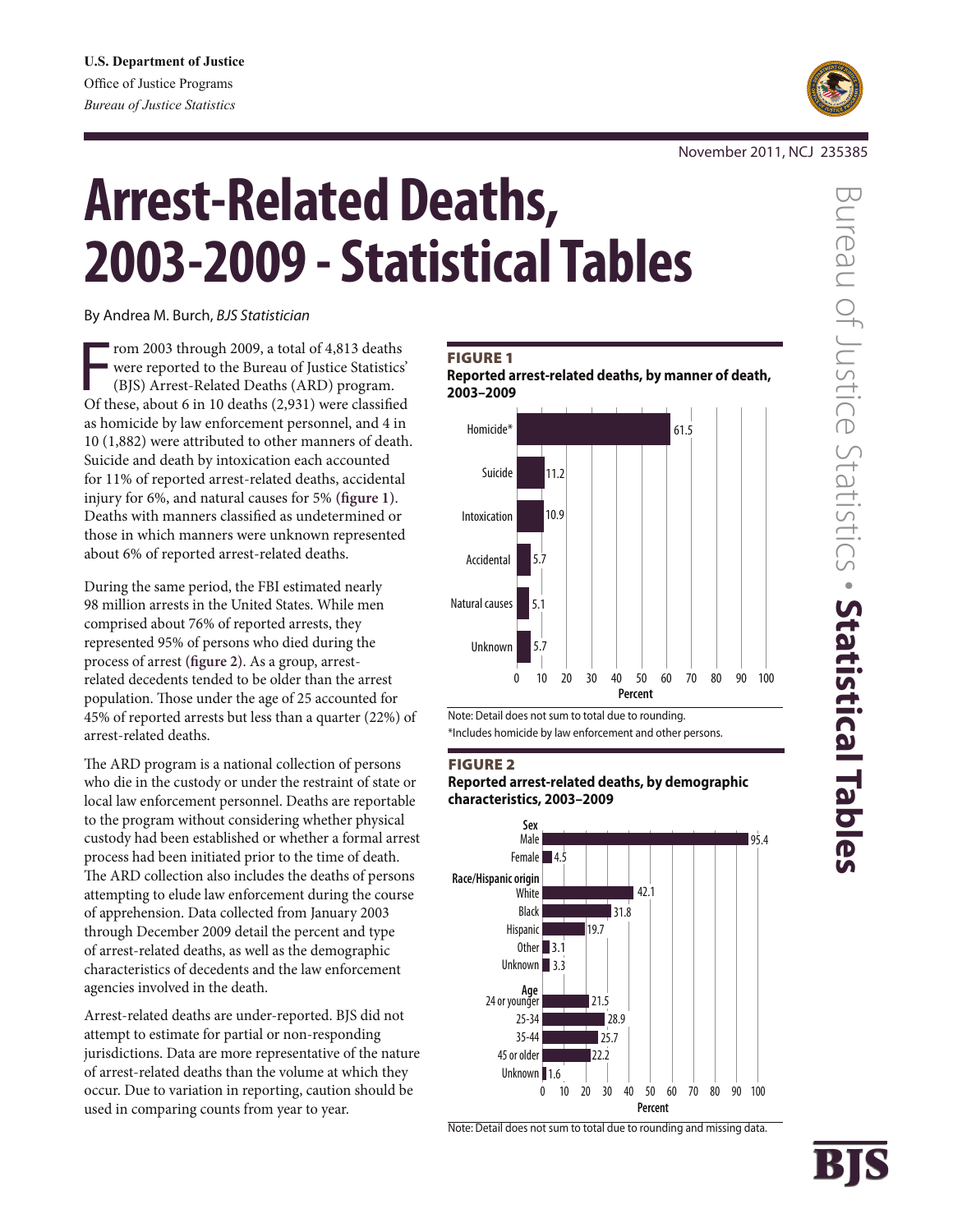# **Highlights**

#### **Manner of death**

- Homicide by law enforcement personnel accounted for 2,931(61%) of reported arrest-related deaths from 2003 through 2009 **(table 1)**.
- Suicide and death by intoxication each accounted for about 11% of reported arrest-related deaths **(table 2)**.
- Deaths due to natural causes were the least common type of arrest-related death, comprising 5% (244) of all reported deaths.
- Of all arrest-related deaths reported from 2003 through 2009, about 6% (273) had manners of death that were either classified as undetermined or were unreported.

#### **Decedent characteristics**

- From 2003 through 2009, males comprised 95% of all reported deaths during the process of arrest **(table 4)**.
- Whites accounted for 42% of reported arrest-related deaths, 32% were black, and 20% were Hispanic.
- More than half (55%) of all persons who died during the process of arrest were between the ages of 25 and 44.

#### **Manner of death and decedent characteristics**

- Among reported arrest-related suicides, 60% of decedents were white, 20% were Hispanic, and 15% were black **(table 6)**.
- Of all arrest-related deaths by intoxication, blacks were 41% of reported decedents, whites were 34%, and Hispanics were 21%.
- Among males, homicide accounted for 62% of reported arrest-related deaths. Of all females, homicide represented 49% of arrest-related deaths **(table 7)**.
- A higher percentage of female arrest-related deaths than male deaths were attributed to intoxication (16% compared to 11%) and natural causes (12% compared to 5%).
- Adults between ages 25 and 44 represented 70% of all reported arrest-related deaths due to intoxication.
- Juveniles (persons under the age of 18) comprised 3% (127) of all arrest-related deaths reported from 2003 through 2009. Most juvenile deaths (78%) were homicides.

#### **Incident circumstances**

- The FBI estimated state and local law enforcement officers made 97.9 million arrests from 2003 through 2009. During the same period, 4,813 arrest-related deaths were reported to BJS **(table 12)**.
- Of reported arrest-related deaths, 45% of decedents allegedly engaged in assault either immediately prior to or during the process of arrest **(table 13)**.
- No criminal charges were intended to be filed against 163 (3%) persons who died during the process of arrest.
- Among arrest-related deaths attributed to homicide, 75% of decedents allegedly engaged in violent offenses **(table 14)**.

#### **Law enforcement agency characteristics**

- Nationwide, 7%  $(1,187)$  of state and local law enforcement agencies with 100 or more full-time sworn personnel employed 64% of these law enforcement personnel and accounted for 75% (3,613) of all reported arrest-related deaths **(table 15)**.
- State and local law enforcement agencies employing fewer than 10 full-time sworn personnel (8,796) represented 49% of all agencies nationwide, employed 5% (34,497) of all full-time sworn personnel, and accounted for about 2% (117) of reported arrest-related deaths.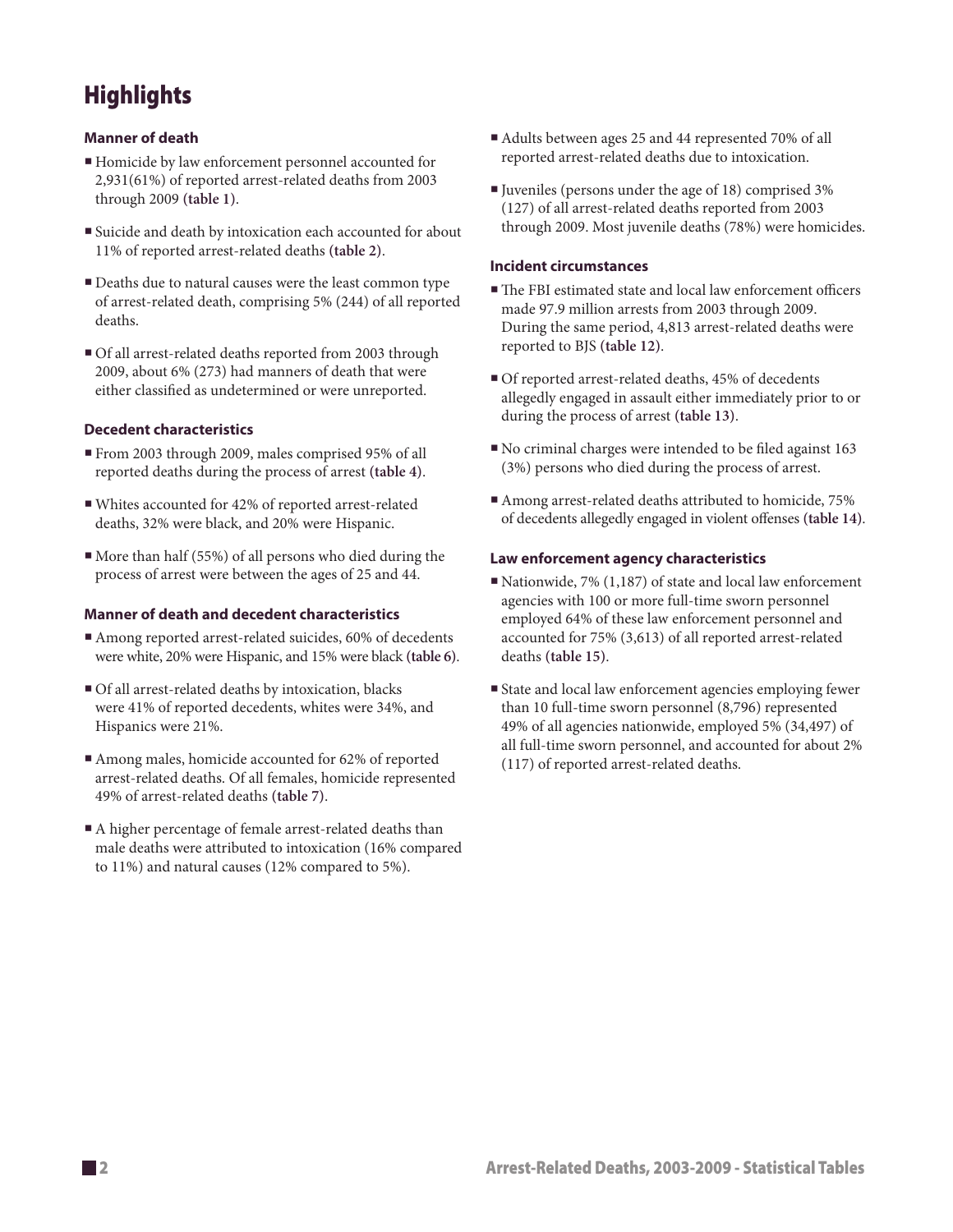# List of Tables

Table 1. **Number of reported arrest-related deaths, by manner of death, 2003-2009**

Table 2. **Percent of reported arrest-related deaths, by manner of death, 2003-2009**

Table 3. **Number of reported arrest-related deaths, by demographic characteristics, 2003-2009**

Table 4. **Percent of reported arrest-related deaths, by demographic characteristics, 2003-2009**

Table 5. **Number of reported arrest-related deaths, by manner of death and demographic characteristics, 2003-2009**

Table 6. **Percent of reported arrest-related deaths, by manner of death and demographic characteristics, 2003-2009**

Table 7. **Percent of reported arrest-related deaths, by demographic characteristics and manner of death, 2003- 2009**

Table 8. **Number of reported arrest-related deaths, by jurisdiction, 2003-2009**

Table 9. **Number of reported arrest-related deaths, by jurisdiction and manner of death, 2003-2009**

Table 10. **Percent of reported arrest-related deaths, by jurisdiction and manner of death, 2003-2009**

Table 11. **Number of arresting agencies with at least one reported arrest-related death, by jurisdiction, 2003-2009**

Table 12. **Demographic characteristics of all reported arrests and persons who died in the process of arrest, 2003-2009**

Table 13. **Reported arrest-related deaths, by incident circumstances, 2003-2009**

Table 14. **Percent of reported arrest-related deaths, by incident circumstances and manner of death, 2003-2009**

Table 15. **Number of law enforcement agencies, full-time sworn personnel, and reported arrest-related deaths, by agency characteristics, 2003-2009**

Table 16. **Number of reported arrest-related deaths, by characteristics of the law enforcement agency involved and manner of death, 2003-2009**

Table 17. **Percent of reported arrest-related deaths, by characteristics of the law enforcement agency involved and manner of death, 2003-2009**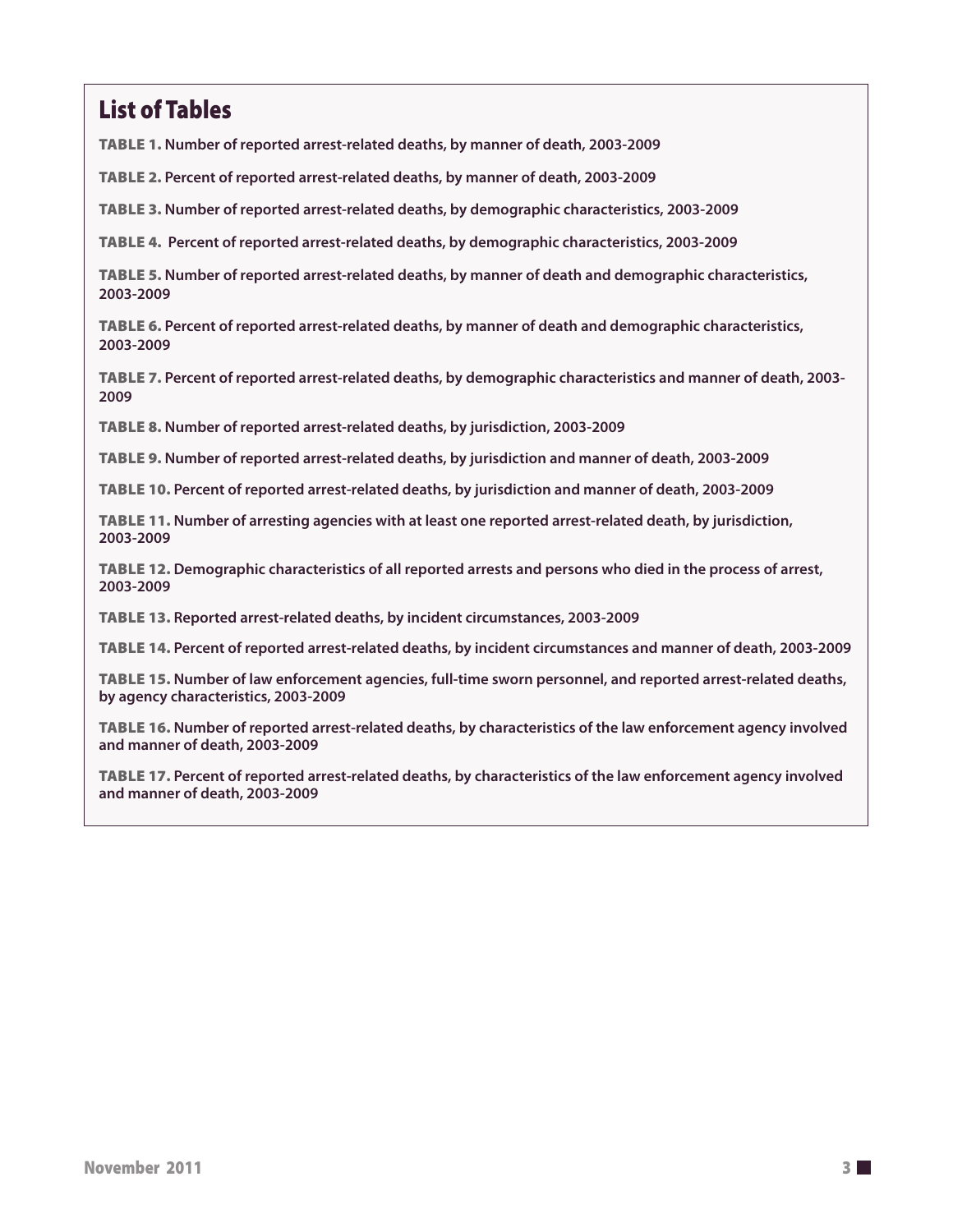| <b>TABLE 1</b>                                                          |  |  |
|-------------------------------------------------------------------------|--|--|
| Number of reported arrest-related deaths, by manner of death, 2003-2009 |  |  |

| Manner of death     | 2003-2009 | 2003 | 2004 | 2005 | 2006 | 2007 | 2008 | 2009 |
|---------------------|-----------|------|------|------|------|------|------|------|
| All manners         | 4,813     | 627  | 673  | 689  | 721  | 745  | 629  | 729  |
| Homicide-           |           |      |      |      |      |      |      |      |
| by law enforcement  | 2,931     | 376  | 375  | 377  | 447  | 455  | 404  | 497  |
| by other persons    | 27        |      | 4    | 4    |      |      |      | 4    |
| Suicide             | 541       | 60   | 84   | 82   | 67   | 78   | 76   | 94   |
| <b>Intoxication</b> | 525       | 83   | 83   | 90   | 76   | 89   | 54   | 50   |
| Accidental injury   | 272       | 53   | 41   | 47   | 39   | 35   | 28   | 29   |
| Natural causes      | 244       | 26   | 46   | 32   | 34   | 42   | 33   | 31   |
| <b>Unknown</b>      | 273       | 26   | 40   | 57   | 56   | 39   | 31   | 24   |

Note: Due to variation in reporting, caution should be used in comparing counts from year to year. See *Methodology* for information on missing data by state for each year. Counts may differ from previous publication due to additional information.

TABLE<sub>2</sub>

#### **Percent of reported arrest-related deaths, by manner of death, 2003-2009**

| Manner of death     | 2003-2009 | 2003   | 2004   | 2005   | 2006   | 2007   | 2008   | 2009   |
|---------------------|-----------|--------|--------|--------|--------|--------|--------|--------|
| All manners         | 100.0%    | 100.0% | 100.0% | 100.0% | 100.0% | 100.0% | 100.0% | 100.0% |
| $H$ omicide —       |           |        |        |        |        |        |        |        |
| by law enforcement  | 60.9%     | 60.0%  | 55.7%  | 54.7%  | 62.0%  | 61.1%  | 64.2%  | 68.2%  |
| by other persons    | 0.6       | 0.5    | 0.6    | 0.6    | 0.3    | 0.9    | 0.5    | 0.5    |
| Suicide             | 11.2%     | 9.6%   | 12.5%  | 11.9%  | 9.3%   | 10.5%  | 12.1%  | 12.9%  |
| <b>Intoxication</b> | 10.9%     | 13.2%  | 12.3%  | 13.1%  | 10.5%  | 11.9%  | 8.6%   | 6.9%   |
| Accidental injury   | 5.7%      | 8.5%   | 6.1%   | 6.8%   | 5.4%   | 4.7%   | 4.5%   | 4.0%   |
| Natural causes      | 5.1%      | 4.1%   | 6.8%   | 4.6%   | 4.7%   | 5.6%   | 5.2%   | 4.3%   |
| <b>Unknown</b>      | 5.7%      | 4.1%   | 5.9%   | 8.3%   | 7.8%   | 5.2%   | 4.9%   | 3.3%   |
| Number of deaths    | 4,813     | 627    | 673    | 689    | 721    | 745    | 629    | 729    |

Note: See *Methodology* for information on missing data by state for each year. Percentages may differ from previous publication due to additional information.

TABLE<sub>3</sub>

#### **Number of reported arrest-related deaths, by demographic characteristics, 2003-2009**

| Demographic characteristics | 2003-2009 | 2003         | 2004 | 2005 | 2006         | 2007 | 2008 | 2009 |
|-----------------------------|-----------|--------------|------|------|--------------|------|------|------|
| <b>Total</b>                | 4,813     | 627          | 673  | 689  | 721          | 745  | 629  | 729  |
| Sex                         |           |              |      |      |              |      |      |      |
| Male                        | 4,594     | 595          | 645  | 666  | 688          | 708  | 600  | 692  |
| Female                      | 218       | 32           | 28   | 22   | 33           | 37   | 29   | 37   |
| Unknown                     |           | $\mathbf{0}$ | 0    |      | $\mathbf{0}$ | 0    | 0    | 0    |
| Race/Hispanic origin        |           |              |      |      |              |      |      |      |
| White, non-Hispanic         | 2,026     | 286          | 274  | 283  | 302          | 283  | 258  | 340  |
| Black, non-Hispanic         | 1,529     | 196          | 215  | 222  | 212          | 249  | 217  | 218  |
| Hispanic                    | 949       | 109          | 145  | 136  | 164          | 159  | 106  | 130  |
| Other*                      | 150       | 30           | 23   | 24   | 22           | 18   | 14   | 19   |
| Unknown                     | 159       | 6            | 16   | 24   | 21           | 36   | 34   | 22   |
| Age                         |           |              |      |      |              |      |      |      |
| 17 or younger               | 127       | 18           | 19   | 13   | 19           | 20   | 18   | 20   |
| 18-24                       | 909       | 118          | 126  | 141  | 122          | 146  | 124  | 132  |
| 25-34                       | 1,391     | 177          | 186  | 190  | 239          | 210  | 182  | 207  |
| 35-44                       | 1,238     | 184          | 179  | 190  | 174          | 192  | 143  | 176  |
| 45-54                       | 752       | 94           | 101  | 83   | 117          | 119  | 117  | 121  |
| 55 or older                 | 317       | 30           | 55   | 51   | 30           | 45   | 41   | 65   |
| Unknown                     | 79        | 6            | 7    | 21   | 20           | 13   | 4    | 8    |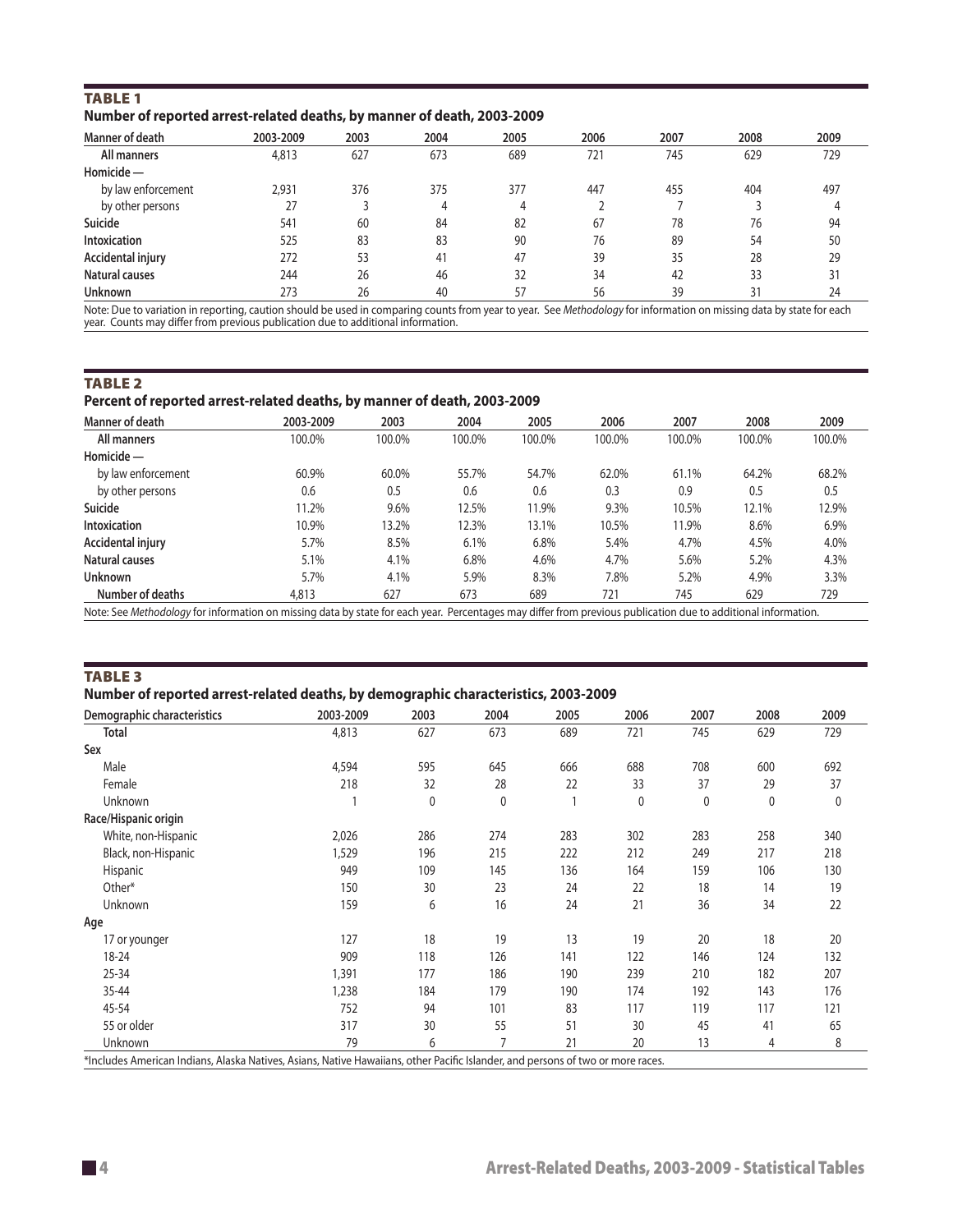| TABLE 4                                                                              |  |
|--------------------------------------------------------------------------------------|--|
| Percent of reported arrest-related deaths, by demographic characteristics, 2003-2009 |  |

| Demographic characteristics | 2003-2009 | 2003   | 2004   | 2005   | 2006   | 2007   | 2008   | 2009   |
|-----------------------------|-----------|--------|--------|--------|--------|--------|--------|--------|
| Total                       | 100.0%    | 100.0% | 100.0% | 100.0% | 100.0% | 100.0% | 100.0% | 100.0% |
| Sex                         |           |        |        |        |        |        |        |        |
| Male                        | 95.4%     | 94.9   | 95.8%  | 96.7%  | 95.4%  | 95.0%  | 95.4%  | 94.9%  |
| Female                      | 4.5       | 5.1    | 4.2    | 3.2    | 4.6    | 5.0    | 4.6    | 5.1    |
| Unknown                     | 0.0       | 0.0    | 0.0    | 0.1    | 0.0    | 0.0    | 0.0    | 0.0    |
| Race/Hispanic origin        |           |        |        |        |        |        |        |        |
| White, non-Hispanic         | 42.1%     | 45.6%  | 40.7%  | 41.1%  | 41.9%  | 38.0%  | 41.0%  | 46.6%  |
| Black, non-Hispanic         | 31.8      | 31.3   | 31.9   | 32.2   | 29.4   | 33.4   | 34.5   | 29.9   |
| Hispanic                    | 19.7      | 17.4   | 21.5   | 19.7   | 22.7   | 21.3   | 16.9   | 17.8   |
| Other*                      | 3.1       | 4.8    | 3.4    | 3.5    | 3.1    | 2.4    | 2.2    | 2.6    |
| Unknown                     | 3.3       | 1.0    | 2.4    | 3.5    | 2.9    | 4.8    | 5.4    | 3.0    |
| Age                         |           |        |        |        |        |        |        |        |
| 17 or younger               | 2.6%      | 2.9%   | 2.8%   | 1.9%   | 2.6%   | 2.7%   | 2.9%   | 2.7%   |
| 18-24                       | 18.9      | 18.8   | 18.7   | 20.5   | 16.9   | 19.6   | 19.7   | 18.1   |
| $25 - 34$                   | 28.9      | 28.2   | 27.6   | 27.6   | 33.1   | 28.2   | 28.9   | 28.4   |
| 35-44                       | 25.7      | 29.3   | 26.6   | 27.6   | 24.1   | 25.8   | 22.7   | 24.1   |
| 45-54                       | 15.6      | 15.0   | 15.0   | 12.0   | 16.2   | 16.0   | 18.6   | 16.6   |
| 55 or older                 | 6.6       | 4.8    | 8.2    | 7.4    | 4.2    | 6.0    | 6.5    | 8.9    |
| Unknown                     | 1.6       | 1.0    | 1.0    | 3.0    | 2.8    | 1.7    | 0.6    | 1.1    |
| Number of deaths            | 4,813     | 627    | 673    | 689    | 721    | 745    | 629    | 729    |

\*Includes American Indians, Alaska Natives, Asians, Native Hawaiians, other Pacific Islanders, and persons of two or more races.

### TABLE<sub>5</sub>

#### **Number of reported arrest-related deaths, by manner of death and demographic characteristics, 2003-2009**

| Demographic characteristics | All manners | Homicide    | Suicide | Intoxication | Accident     | <b>Natural causes</b> | Unknown |
|-----------------------------|-------------|-------------|---------|--------------|--------------|-----------------------|---------|
| <b>Total</b>                | 4,813       | 2,958       | 541     | 525          | 272          | 244                   | 273     |
| Sex                         |             |             |         |              |              |                       |         |
| Male                        | 4,594       | 2,851       | 517     | 490          | 259          | 218                   | 259     |
| Female                      | 218         | 107         | 24      | 35           | 13           | 26                    | 13      |
| Unknown                     |             | $\mathbf 0$ | 0       | $\mathbf 0$  | $\mathbf{0}$ | $\mathbf{0}$          |         |
| Race/Hispanic origin        |             |             |         |              |              |                       |         |
| White, non-Hispanic         | 2,026       | 1,233       | 327     | 178          | 95           | 110                   | 83      |
| Black, non-Hispanic         | 1,529       | 937         | 80      | 217          | 111          | 85                    | 99      |
| Hispanic                    | 949         | 599         | 110     | 109          | 55           | 29                    | 47      |
| Other*                      | 150         | 107         | 12      | 17           | 4            | 4                     | 6       |
| Unknown                     | 159         | 82          | 12      | 4            | 7            | 16                    | 38      |
| Age                         |             |             |         |              |              |                       |         |
| 17 or younger               | 127         | 99          | 6       | 5            | 13           | $\mathbf{0}$          |         |
| $18 - 24$                   | 909         | 685         | 80      | 53           | 54           | 10                    | 27      |
| $25 - 34$                   | 1,391       | 893         | 140     | 177          | 65           | 41                    | 75      |
| 35-44                       | 1,238       | 658         | 159     | 190          | 78           | 66                    | 87      |
| 45-54                       | 752         | 390         | 105     | 84           | 45           | 75                    | 53      |
| 55 or older                 | 317         | 188         | 44      | 11           | 12           | 52                    | 10      |
| Unknown                     | 79          | 45          |         | 5            | 5            | 0                     | 17      |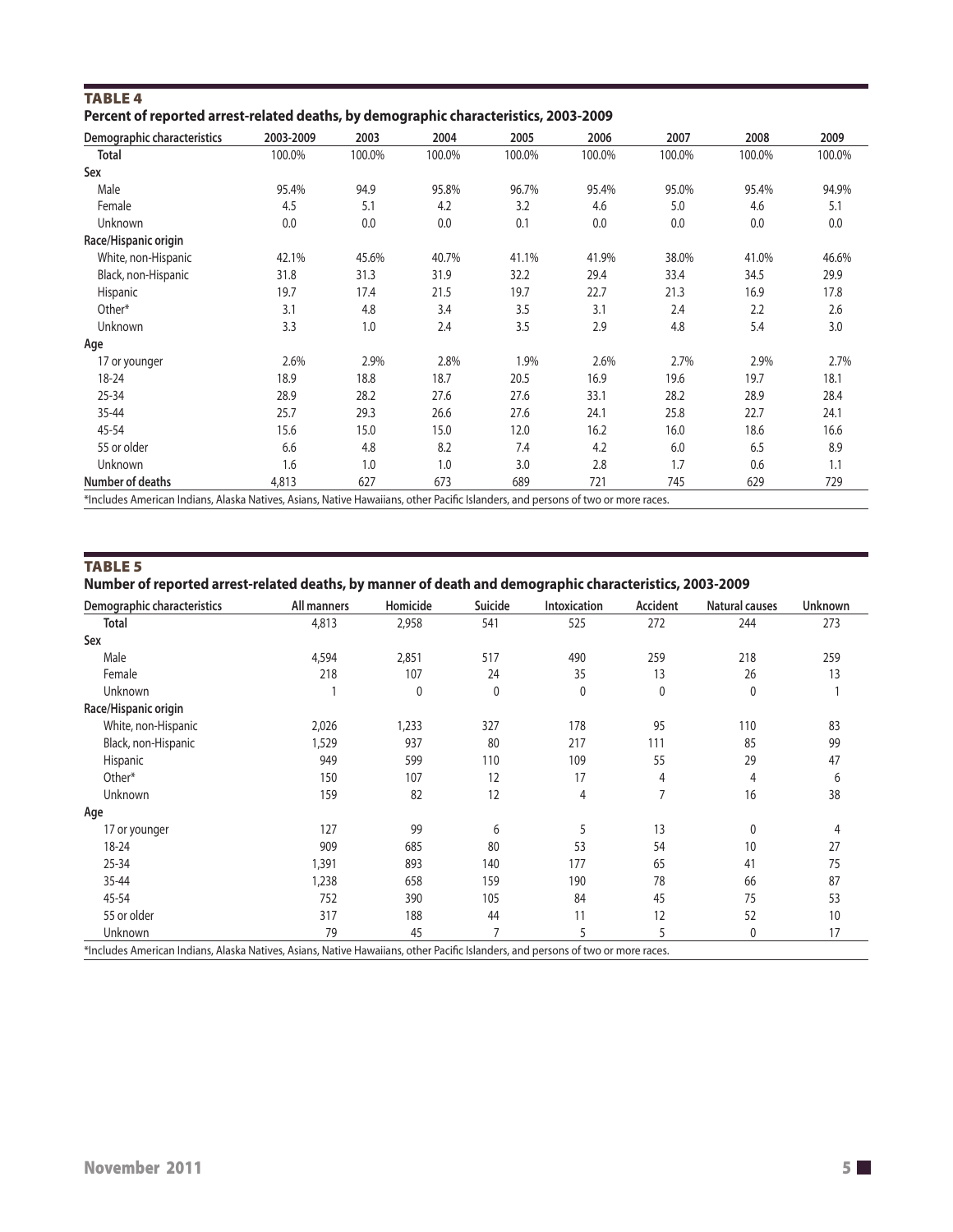#### Table 6 **Percent of reported arrest-related deaths, by manner of death and demographic characteristics, 2003-2009**

| <b>Demographic</b>                                                                                                               |             |          |         |                     |          |                |                |
|----------------------------------------------------------------------------------------------------------------------------------|-------------|----------|---------|---------------------|----------|----------------|----------------|
| characteristics                                                                                                                  | All manners | Homicide | Suicide | <b>Intoxication</b> | Accident | Natural causes | <b>Unknown</b> |
| <b>Total</b>                                                                                                                     | 100.0%      | 100.0%   | 100.0%  | 100.0%              | 100.0%   | 100.0%         | 100.0%         |
| Sex                                                                                                                              |             |          |         |                     |          |                |                |
| Male                                                                                                                             | 95.4%       | 96.4%    | 95.6%   | 93.3%               | 95.2%    | 89.3%          | 94.9%          |
| Female                                                                                                                           | 4.5         | 3.6      | 4.4     | 6.7                 | 4.8      | 10.7           | 4.8            |
| Unknown                                                                                                                          | 0.1         | 0.0      | 0.0     | 0.0                 | 0.0      | 0.0            | 0.4            |
| Race/Hispanic origin                                                                                                             |             |          |         |                     |          |                |                |
| White, non-Hispanic                                                                                                              | 42.1%       | 41.7%    | 60.4%   | 33.9%               | 34.9%    | 45.1%          | 30.4%          |
| Black, non-Hispanic                                                                                                              | 31.8        | 31.7     | 14.8    | 41.3                | 40.8     | 34.8           | 36.3           |
| Hispanic                                                                                                                         | 19.7        | 20.3     | 20.3    | 20.8                | 20.2     | 11.9           | 17.2           |
| Other*                                                                                                                           | 3.1         | 3.6      | 2.2     | 3.2                 | 1.5      | 1.6            | 2.2            |
| Unknown                                                                                                                          | 3.3         | 2.8      | 2.2     | 0.8                 | 2.6      | 6.6            | 13.9           |
| Age                                                                                                                              |             |          |         |                     |          |                |                |
| 17 or younger                                                                                                                    | 2.6%        | 3.3%     | 1.1%    | 1.0%                | 4.8%     | 0.0%           | 1.5%           |
| 18-24                                                                                                                            | 18.9        | 23.2     | 14.8    | 10.1                | 19.9     | 4.1            | 9.9            |
| 25-34                                                                                                                            | 28.9        | 30.2     | 25.9    | 33.7                | 23.9     | 16.8           | 27.5           |
| 35-44                                                                                                                            | 25.7        | 22.2     | 29.4    | 36.2                | 28.7     | 27.0           | 31.9           |
| 45-54                                                                                                                            | 15.6        | 13.2     | 19.4    | 16.0                | 16.5     | 30.7           | 19.4           |
| 55 or older                                                                                                                      | 6.6         | 6.4      | 8.1     | 2.1                 | 4.4      | 21.3           | 3.7            |
| Unknown                                                                                                                          | 1.6         | 1.5      | 1.3     | 1.0                 | 1.8      | 0.0            | 6.2            |
| Number of deaths                                                                                                                 | 4,813       | 2,958    | 541     | 525                 | 272      | 244            | 273            |
| *Includes American Indians, Alaska Natives, Asians, Native Hawaiians, other Pacific Islanders, and persons of two or more races. |             |          |         |                     |          |                |                |

#### TABLE<sub>7</sub>

**Percent of reported arrest-related deaths, by demographic characteristics and manner of death, 2003-2009**

| Demographic<br>characteristics                                                                                                   | <b>Number</b><br>of deaths | All manners | Homicide | Suicide | <b>Intoxication</b> | Accident | <b>Natural causes</b> | <b>Unknown</b> |
|----------------------------------------------------------------------------------------------------------------------------------|----------------------------|-------------|----------|---------|---------------------|----------|-----------------------|----------------|
| Total                                                                                                                            | 4,813                      | 100%        | 61.5%    | 11.2%   | 10.9%               | 5.7%     | 5.1%                  | 5.7%           |
| Sex                                                                                                                              |                            |             |          |         |                     |          |                       |                |
| Male                                                                                                                             | 4,594                      | 100%        | 62.1%    | 11.3%   | 10.7%               | 5.6%     | 4.7%                  | 5.6%           |
| Female                                                                                                                           | 218                        | 100%        | 49.1     | 11.0    | 16.1                | 6.0      | 11.9                  | 6.0            |
| Unknown                                                                                                                          |                            | 100%        | 0.0      | 0.0     | 0.0                 | 0.0      | 0.0                   | 100            |
| Race/Hispanic origin                                                                                                             |                            |             |          |         |                     |          |                       |                |
| White, non-Hispanic                                                                                                              | 2,026                      | 100%        | 60.9%    | 16.1%   | 8.8%                | 4.7%     | 5.4%                  | 4.1%           |
| Black, non-Hispanic                                                                                                              | 1,529                      | 100%        | 61.3     | 5.2     | 14.2                | 7.3      | 5.6                   | 6.5            |
| Hispanic                                                                                                                         | 949                        | 100%        | 63.1     | 11.6    | 11.5                | 5.8      | 3.1                   | 5.0            |
| Other*                                                                                                                           | 150                        | 100%        | 71.3     | 8.0     | 11.3                | 2.7      | 2.7                   | 4.0            |
| Unknown                                                                                                                          | 159                        | 100%        | 51.6     | 7.5     | 2.5                 | 4.4      | 10.1                  | 23.9           |
| Age                                                                                                                              |                            |             |          |         |                     |          |                       |                |
| 17 or younger                                                                                                                    | 127                        | 100%        | 78.0%    | 4.7%    | 3.9%                | 10.2%    | $0.0\%$               | 3.1%           |
| 18-24                                                                                                                            | 909                        | 100%        | 75.4     | 8.8     | 5.8                 | 5.9      | 1.1                   | 3.0            |
| 25-34                                                                                                                            | 1,391                      | 100%        | 64.2     | 10.1    | 12.7                | 4.7      | 2.9                   | 5.4            |
| 35-44                                                                                                                            | 1,238                      | 100%        | 53.2     | 12.8    | 15.3                | 6.3      | 5.3                   | 7.0            |
| 45-54                                                                                                                            | 752                        | 100%        | 51.9     | 14.0    | 11.2                | 6.0      | 10.0                  | 7.0            |
| 55 or older                                                                                                                      | 317                        | 100%        | 59.3     | 13.9    | 3.5                 | 3.8      | 16.4                  | 3.2            |
| Unknown                                                                                                                          | 79                         | 100%        | 57.0     | 8.9     | 6.3                 | 6.3      | 0.0                   | 21.5           |
| *Includes American Indians, Alaska Natives, Asians, Native Hawaiians, other Pacific Islanders, and persons of two or more races. |                            |             |          |         |                     |          |                       |                |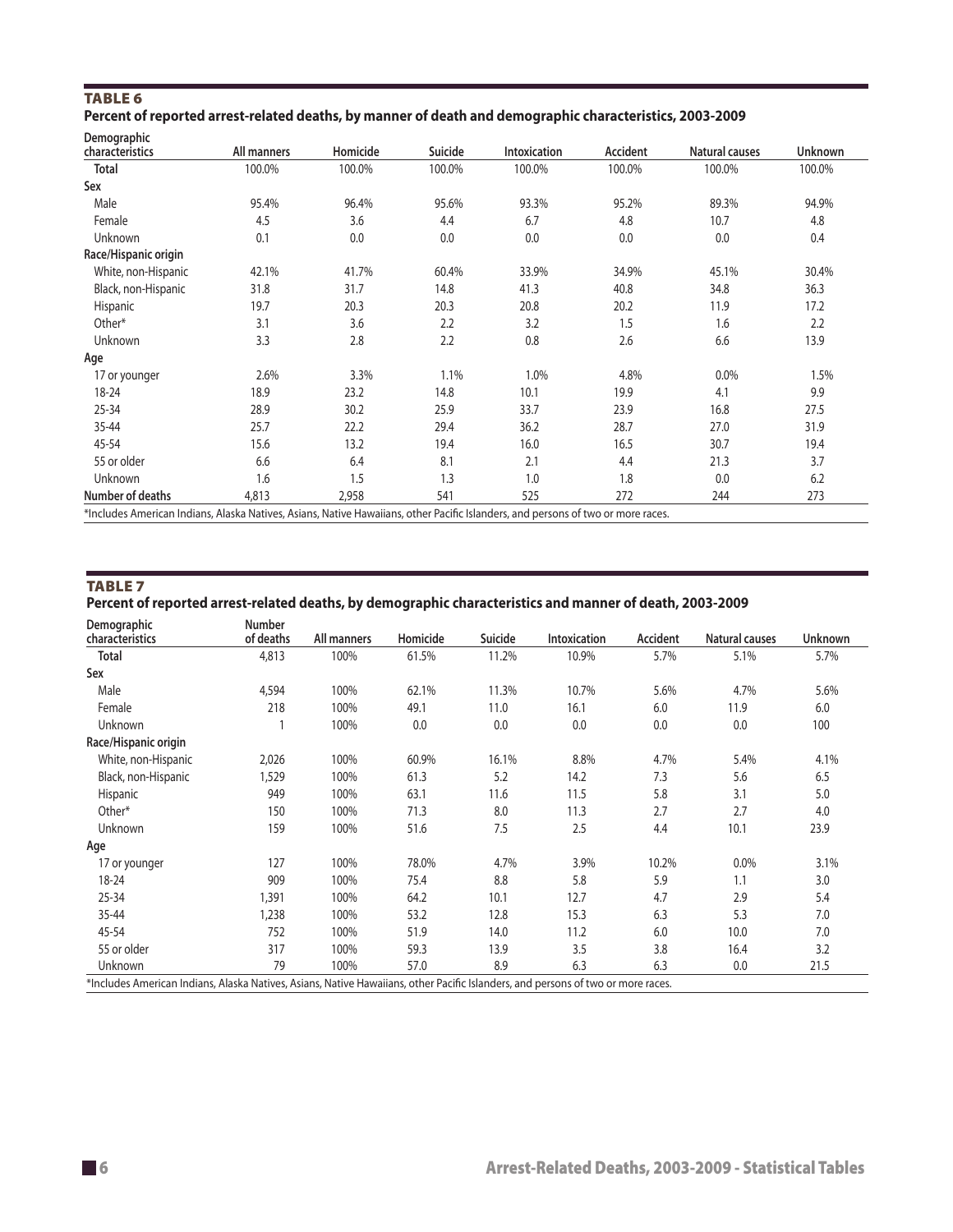| <b>TABLE 8</b>                                                       |  |  |
|----------------------------------------------------------------------|--|--|
| Number of reported arrest-related deaths, by jurisdiction, 2003-2009 |  |  |

| <b>Region and jurisdiction</b> | 2003-2009    | 2003           | 2004           | 2005           | 2006           | 2007           | 2008           | 2009           |
|--------------------------------|--------------|----------------|----------------|----------------|----------------|----------------|----------------|----------------|
| <b>Total</b>                   | 4,813        | 627            | 673            | 689            | 721            | 745            | 629            | 729            |
| <b>Northeast</b>               | 668          | 71             | 99             | 91             | 108            | 110            | 106            | 83             |
| Connecticut                    | 31           | 0              | 5              | 4              | 4              | 3              | 5              | $10$           |
| Maine                          | 22           | 3              | $\mathbf{1}$   | $\overline{2}$ | 3              | 5              | 5              | 3              |
| Massachusetts                  | 42           | 9              | 6              | 8              | $\overline{2}$ | 3              | 10             | 4              |
| New Hampshire                  | 10           | 1              | $\overline{2}$ | $\overline{2}$ | 2              | 1              | $\mathbf{1}$   | $\mathbf{1}$   |
| New Jersey                     | 81           | 6              | 14             | 17             | $\overline{7}$ | 13             | 9              | 15             |
| New York <sup>a</sup>          | 239          | 28             | 39             | 30             | 45             | 42             | 41             | 14             |
| Pennsylvania                   | 218          | 21             | 30             | 26             | 36             | 40             | 30             | 35             |
| Rhode Island                   | 19           | 2              | $\overline{2}$ | 1              | 6              | 3              | 5              | $\pmb{0}$      |
| Vermont                        | 6            | 1              | $\pmb{0}$      | $\mathbf{1}$   | 3              | 0              | $\pmb{0}$      | $\mathbf{1}$   |
| <b>Midwest</b>                 | 822          | 131            | 124            | 116            | 101            | 117            | 105            | 128            |
| Illinois                       | 210          | 29             | 28             | 23             | 20             | 33             | 37             | 40             |
| Indiana                        | 52           | 9              | $\overline{7}$ | 10             | 7              | 7              | 9              | 3              |
| lowa                           | 48           | $\overline{4}$ | 9              | 9              | 3              | 8              | 6              | 9              |
| Kansas                         | 41           | 5              | 6              | 7              | 9              | 4              | 4              | 6              |
| Michigan                       | 141          | 26             | 24             | 22             | 18             | 17             | 15             | 19             |
| Minnesota                      | 43           | 8              | 9              | 3              | 3              | 7              | 5              | 8              |
| Missouri                       | 26           | 9              | 3              | $\overline{2}$ | 2              | 2              | 3              | 5              |
| Nebraska                       | 17           | 5              | 4              | 1              | 1              | 3              | 3              |                |
| North Dakota                   | 7            | 3              | $\overline{2}$ | $\overline{2}$ | $\mathbf 0$    | 0              | 0              | 0              |
| Ohio                           | 175          | 20             | 25             | 26             | 26             | 19             | 21             | 38             |
| South Dakota                   | 9            | 3              | $\overline{1}$ | $\mathbf{1}$   | $\mathbf 0$    | 2              | $\overline{2}$ | $\pmb{0}$      |
| Wisconsin                      | 53           | 10             | 6              | 10             | 12             | 15             |                |                |
| South                          | 1,848        | 217            | 228            | 252            | 234            | 309            | 291            | 317            |
| Alabama                        | 28           | 2              | 0              | 6              | 2              | 4              | 4              | $10$           |
| Arkansasb                      | 6            | $\sqrt{2}$     | 0              | 1              | 3              | 1              |                | 1              |
| Delaware                       | 15           | 1              | $\mathbf{1}$   | 1              | 5              | 2              | 4              | 1              |
| District of Columbia           | 20           | $\overline{2}$ | $\overline{4}$ | 4              | $\overline{2}$ | 8              |                |                |
| Florida                        | 523          | 55             | 68             | 78             | 76             | 75             | 81             | $90\,$         |
| Georgiab                       | 8            |                |                |                |                | 3              | $\overline{2}$ | 3              |
| Kentucky                       | 38           | 3              | $\sqrt{2}$     | 4              | $\overline{2}$ | 6              | 9              | 12             |
| Louisiana                      | 54           |                | 1              | 10             | 12             | 10             | 7              | 14             |
| Maryland <sup>b</sup>          | 19           |                |                | $\prime$       | $\sqrt{2}$     | $\overline{7}$ | 9              | 3              |
| Mississippi                    | 18           | $\sqrt{ }$     | $\mathbf{1}$   | $\mathbf 0$    | $\overline{2}$ | 5              | 7              | 3              |
| North Carolina                 | 143          | 16             | 19             | 22             |                | 17             | 34             | 35             |
| Oklahoma                       | 64           | 15             | 20             | 4              |                | 4              | 12             | 9              |
| South Carolina                 | 61           | 6              | 3              | 10             | 15             | 10             | $\overline{7}$ | $10$           |
| Tennessee                      | 28           | $\sqrt{2}$     | $\mathbf 0$    | 4              | 3              | 12             | 3              | 6              |
| Texas                          | 696          | 105            | 89             | 96             | 90             | 122            | 96             | 98             |
| Virginia                       | 113          | 10             | 17             | 10             | 22             | 23             | 11             | 20             |
| West Virginia                  | 14           | $\overline{2}$ | 3              | 2              | $\mathbf 0$    | 0              | 5              | $\overline{2}$ |
| West                           | 1,475        | 208            | 222            | 230            | 278            | 209            | 127            | 201            |
| Alaska                         | 14           | $\pmb{0}$      | $\mathbf{1}$   | $\overline{2}$ | 1              | 2              | 5              | 3              |
| Arizona                        | 238          | 26             | 46             | 52             | 57             | 31             | $\,8\,$        | 18             |
| California                     | 775          | 106            | 112            | 93             | 154            | 118            | 73             | 119            |
| Colorado                       | 75           | 21             | 12             | 12             | 11             | 7              | $\overline{2}$ | $10\,$         |
| Hawaii                         | 22           | $\pmb{0}$      | 5              | 5              | $\overline{2}$ | $\overline{2}$ | $\overline{7}$ | $\mathbf{1}$   |
| Idaho                          | 23           | $\overline{2}$ | $\mathbf{1}$   | 1              | 1              | 8              | 5              | 5              |
| Montana                        | $\sqrt{2}$   | $\sqrt{2}$     |                |                |                |                |                |                |
| Nevada <sup>c</sup>            | 12           | $\overline{2}$ |                |                |                |                | 2              | 8              |
| New Mexico <sup>c</sup>        | 51           | 15             | 9              | 8              | 10             | 5              |                | 4              |
| Oregon                         | 77           | 12             | 13             | 17             | 12             | 8              | 8              | $\overline{7}$ |
| Utah                           | 69           | 6              | 9              | 6              | 9              | 15             | 8              | 16             |
| Washington                     | 118          | 17             | 14             | 34             | 21             | 13             | 9              | $10\,$         |
| Wyoming                        | $\mathbf{1}$ | $\mathbf{1}$   |                | $\prime$       |                | $\sqrt{ }$     |                |                |

Note: Counts include deaths reported by states and identified by BJS staff. Due to variation in reporting practices, caution should be used in comparing jurisdictions from year to year.

/Not reported.

<sup>a</sup>The New York City Police Department submits data indepent of the State of New York and did not submit data in 2009.

bArkansas and New Mexico cases identified by BJS staff in 2009; Georgia and Maryland cases identified by BJS staff in 2007, 2008, and 2009. <sup>c</sup>In 2008, detailed data were available for 2 of the 8 records known to BJS.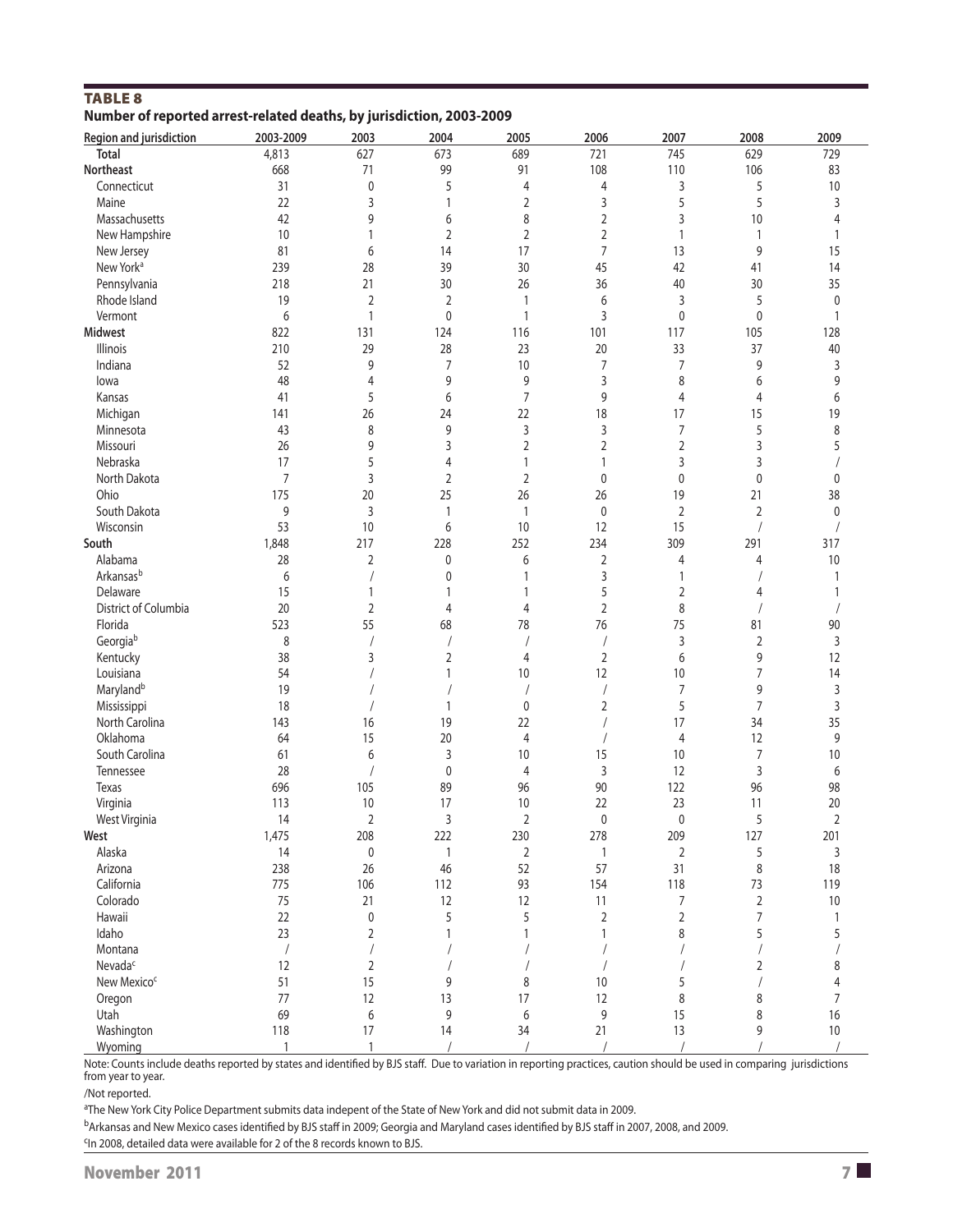| Region and jurisdiction | All manners    | Homicide       | Suicide        | Intoxication   | Accident       | <b>Natural causes</b> | Unknown        |
|-------------------------|----------------|----------------|----------------|----------------|----------------|-----------------------|----------------|
| <b>Total</b>            | 4,813          | 2,958          | 541            | 525            | 272            | 244                   | 273            |
| Northeast               | 668            | 387            | 79             | 92             | 35             | 58                    | 17             |
| Connecticut             | 31             | 21             | 4              | 1              | $\mathbf{1}$   | 3                     | $\mathbf{1}$   |
| Maine                   | 22             | 14             | 4              | $\overline{2}$ | $\mathbf{1}$   | 0                     |                |
| Massachusetts           | 42             | 18             | 3              | 13             | $\mathbf{1}$   | 6                     | 1              |
| New Hampshire           | 10             | $\overline{7}$ | 2              | 1              | 0              | 0                     | 0              |
| New Jersey              | 81             | 47             | $\overline{7}$ | 9              | 6              | 8                     | 4              |
| New York <sup>a</sup>   | 239            | 118            | 30             | 38             | 19             | 28                    | 6              |
| Pennsylvania            | 218            | 149            | 27             | 24             | 5              | 10                    | 3              |
| Rhode Island            | 19             | 10             | $\mathbf{1}$   | 4              | 1              | $\overline{2}$        | 1              |
| Vermont                 | 6              | 3              | $\mathbf{1}$   | 0              | $\mathbf{1}$   | 1                     | $\mathbf 0$    |
| <b>Midwest</b>          | 822            | 566            | 88             | 63             | 43             | 36                    | 26             |
| <b>Illinois</b>         | 210            | 142            | 25             | 18             | 11             | 11                    | 3              |
| Indiana                 | 52             | 50             | $\pmb{0}$      | 0              | $\mathbf 0$    |                       | 0              |
|                         |                |                |                |                | $\overline{4}$ | $\overline{2}$        |                |
| lowa                    | 48             | 30             | 12             | 0              |                | 1                     |                |
| Kansas                  | 41             | 22             | 3              | 5              | $\overline{2}$ | 3                     | 6              |
| Michigan                | 141            | 94             | 14             | 15             | 8              | 7                     | 3              |
| Minnesota               | 43             | 33             | $\pmb{0}$      | 4              | 3              | 1                     | 2              |
| Missouri                | 26             | 15             | 5              | 2              | $\mathbf 0$    | 1                     | 3              |
| Nebraska                | 17             | 11             | $\mathbf{1}$   | 0              | $\overline{2}$ | 2                     | 1              |
| North Dakota            | $\overline{7}$ | $\overline{2}$ | 3              | $\overline{2}$ | $\mathbf 0$    | 0                     | 0              |
| Ohio                    | 175            | 120            | 15             | 16             | 10             | 8                     | 6              |
| South Dakota            | 9              | 7              | $\overline{2}$ | $\mathbf{0}$   | $\mathbf 0$    | 0                     | 0              |
| Wisconsin               | 53             | 40             | 8              | 1              | 3              | 0                     | $\mathbf{1}$   |
| South                   | 1,848          | 1,061          | 232            | 232            | 115            | 93                    | 115            |
| Alabama                 | 28             | 14             | 5              | 3              | 0              | 5                     | 1              |
| Arkansas <sup>b</sup>   | 6              | $\mathbf{1}$   | 0              | 3              | $\mathbf{0}$   | 1                     |                |
| Delaware                | 15             | 13             | $\pmb{0}$      | 1              | 0              | 0                     | 1              |
| District of Columbia    | 20             | 15             | 2              | 1              | 0              | 1                     | $\mathbf{1}$   |
| Florida                 | 523            | 356            | 31             | 36             | 36             | 9                     | 55             |
| Georgiab                | 8              | 4              | 0              | 0              | $\mathbf 0$    | 1                     | 3              |
| Kentucky                | 38             | 26             | $\overline{7}$ | 1              | 3              | 1                     | 0              |
| Louisiana               | 54             | 34             | 2              | 5              | 3              | 5                     | 5              |
| Maryland <sup>b</sup>   | 19             | 13             | 0              | 0              | 0              | 3                     | 3              |
| Mississippi             | 18             | 11             | $\overline{2}$ | 0              | 4              | 1                     | 0              |
| North Carolina          | 143            | 74             | 26             | 15             | 16             | $\overline{7}$        | 5              |
| Oklahoma                | 64             | 51             | $\overline{7}$ | 3              | 3              | $\pmb{0}$             | 0              |
| South Carolina          | 61             | 34             | 5              | 10             | $\overline{4}$ | 2                     | 6              |
| Tennessee               | 28             | 17             | $\mathbf 0$    | 5              | $\mathbf{1}$   | $\overline{2}$        | 3              |
| Texas                   | 696            | 308            | 127            | 144            | 40             | 50                    | 27             |
| Virginia                | 113            | 85             | 14             | 3              | 3              | 5                     | 3              |
| West Virginia           | 14             | 5              | 4              | 2              | $\overline{2}$ | 0                     | 1              |
| West                    | 1,475          | 944            | 142            | 138            | 79             | 57                    | 115            |
| Alaska                  |                |                |                |                |                |                       |                |
|                         | 14             | 9              | $\overline{4}$ | 0              | $\mathbf{1}$   | $\pmb{0}$             | $\pmb{0}$      |
| Arizona                 | 238            | 146            | 41             | 23             | 13             | 8                     | $\overline{7}$ |
| California              | 775            | 493            | 31             | 89             | 45             | 39                    | 78             |
| Colorado                | 75             | 41             | 13             | 6              | 7              | 3                     | 5              |
| Hawaii                  | 22             | 8              | $\pmb{0}$      | 4              | $\overline{2}$ | 4                     | 4              |
| Idaho                   | 23             | 19             | 3              | 0              | 1              | 0                     | 0              |
| Montana                 | $\bigg)$       |                |                |                |                |                       |                |
| Nevada <sup>c</sup>     | 12             | 9              | $\mathbf{1}$   |                | $\mathbf 0$    | 1                     | 0              |
| New Mexicob             | 51             | 25             | 17             | 5              | 2              | 1                     |                |
| Oregon                  | 77             | 67             | 6              |                | 3              | 0                     | 0              |
| Utah                    | 69             | 49             | 16             |                | 0              | $\mathbf{0}$          | 3              |
| Washington              | 118            | 78             | $10$           | 8              | 5              | 1                     | 16             |
| Wyoming                 | $\mathbf{1}$   | 0              | $\pmb{0}$      | 0              | 0              | $\mathbf{0}$          | $\mathbf{1}$   |

### TABLE 9<br>Number of re **Number of reported arrest-related deaths, by jurisdiction and manner of death, 2003-2009**

Note: Counts include deaths reported by states and deaths identified by BJS staff. Due to variation in reporting practices, caution should be used in comparing jurisdictions from year to year.

/Not reported.

<sup>a</sup>The New York City Police Department sumbits data independent of the State of New York and did not submit data in 2009.

b<sub>Arkansas and New Mexico cases identified by BJS staff in 2009; Georgia and Maryland cases identified by BJS staff in 2007, 2008, and 2009.</sub>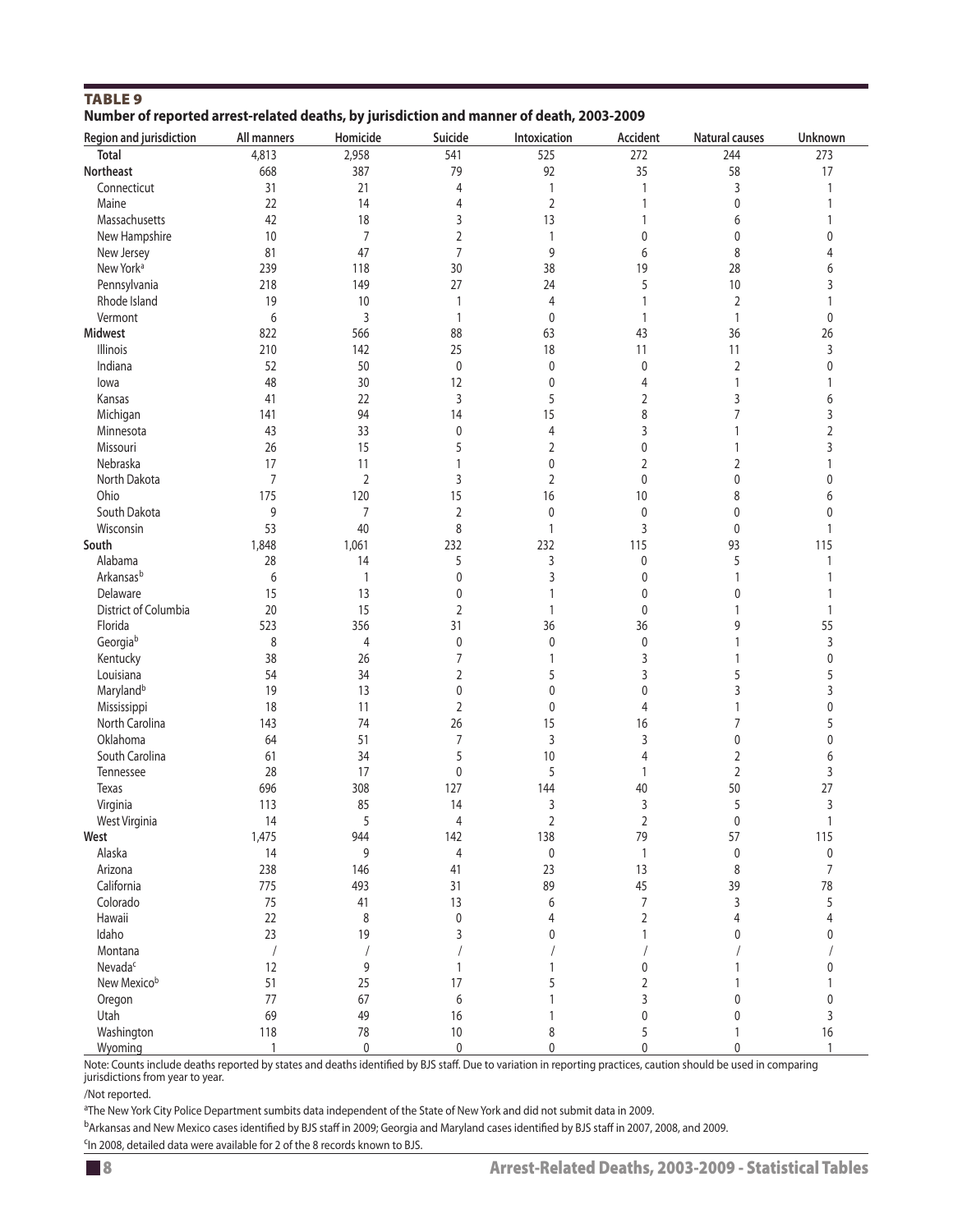#### TABLE 10 **Percent of reported arrest-related deaths, by jurisdiction and manner of death, 2003-2009**

|                         | <b>Number</b>  |                      |                |                |                |                |                       |                      |
|-------------------------|----------------|----------------------|----------------|----------------|----------------|----------------|-----------------------|----------------------|
| Region and jurisdiction | of deaths      | All manners          | Homicide       | Suiicide       | Intoxication   | Accident       | <b>Natural causes</b> | Unknown              |
| <b>Total</b>            | 4,813          | 100%                 | 61.5           | 11.2           | 10.9           | 5.7            | 5.1                   | 5.7                  |
| <b>Northeast</b>        | 668            | 100%                 | 57.9           | 11.8           | 13.8           | 5.2            | 8.7                   | 2.5                  |
| Connecticut             | 31             | 100%                 | 67.7           | 12.9           | 3.2            | 3.2            | 9.7                   | 3.2                  |
| Maine                   | 22             | 100%                 | 63.6           | 18.2           | 9.1            | 4.5            | 0.0                   | 4.5                  |
| Massachusetts           | 42             | 100%                 | 42.9           | 7.1            | 31.0           | 2.4            | 14.3                  | 2.4                  |
| New Hampshire           | 10             | 100%                 | 70.0           | 20.0           | 10.0           | 0.0            | $0.0\,$               | 0.0                  |
| New Jersey              | 81             | 100%                 | 58.0           | 8.6            | 11.1           | 7.4            | 9.9                   | 4.9                  |
| New York <sup>a</sup>   | 239            | 100%                 | 49.4           | 12.6           | 15.9           | 7.9            | 11.7                  | 2.5                  |
| Pennsylvania            | 218            | 100%                 | 68.3           | 12.4           | 11.0           | 2.3            | 4.6                   | 1.4                  |
| Rhode Island            | 19             | 100%                 | 52.6           | 5.3            | 21.1           | 5.3            | 10.5                  | 5.3                  |
| Vermont                 | 6              | $\ddot{\phantom{a}}$ | $\ddot{\cdot}$ | $\ddot{\cdot}$ | $\vdots$       | $\ddot{\cdot}$ |                       | $\colon$             |
| <b>Midwest</b>          | 822            | 100%                 | 68.9           | 10.7           | 7.7            | 5.2            | 4.4                   | 3.2                  |
| <b>Illinois</b>         | 210            | 100%                 | 67.6           | 11.9           | 8.6            | 5.2            | 5.2                   | 1.4                  |
| Indiana                 | 52             | 100%                 | 96.2           | 0.0            | 0.0            | 0.0            | 3.8                   | $0.0\,$              |
| lowa                    | 48             | 100%                 | 62.5           | 25.0           | 0.0            | 8.3            | 2.1                   | 2.1                  |
| Kansas                  | 41             | 100%                 | 53.7           | 7.3            | 12.2           | 4.9            | 7.3                   | 14.6                 |
| Michigan                | 141            | 100%                 | 66.7           | 9.9            | 10.6           | 5.7            | 5.0                   | 2.1                  |
| Minnesota               | 43             | 100%                 | 76.7           | 0.0            | 9.3            | 7.0            | 2.3                   | 4.7                  |
| Missouri                | 26             | 100%                 | 57.7           | 19.2           | 7.7            | 0.0            | 3.8                   | 11.5                 |
| Nebraska                | 17             | 100%                 | 64.7           | 5.9            | 0.0            | 11.8           | 11.8                  | 5.9                  |
| North Dakota            | $\overline{7}$ | $\ddot{\phantom{a}}$ |                | $\ddot{\cdot}$ | $\ddot{\cdot}$ |                |                       |                      |
| Ohio                    | 175            | 100%                 | 68.6           | 8.6            | 9.1            | 5.7            | 4.6                   | 3.4                  |
| South Dakota            | 9              | $\ddot{\phantom{a}}$ | $\ddot{\cdot}$ | $\vdots$       | $\vdots$       | $\ddot{\cdot}$ |                       | $\ddot{\cdot}$       |
| Wisconsin               | 53             | 100%                 | 75.5           | 15.1           | 1.9            | 5.7            | 0.0                   | 1.9                  |
| South                   | 1,848          | 100%                 | 57.4           | 12.6           | 12.6           | 6.2            | 5.0                   | 6.2                  |
| Alabama                 | 28             | 100%                 | 50.0           | 17.9           | 10.7           | 0.0            | 17.9                  | 3.6                  |
| Arkansasb               | 6              | ÷                    | $\ddot{\cdot}$ | $\vdots$       | $\vdots$       | $\ddot{\cdot}$ | $\ddot{\phantom{a}}$  | $\ddot{\phantom{a}}$ |
| Delaware                | 15             | 100%                 | 86.7           | 0.0            | 6.7            | 0.0            | 0.0                   | 6.7                  |
| District of Columbia    | 20             | 100%                 | 75.0           | 10.0           | 5.0            | 0.0            | 5.0                   | $5.0$                |
| Florida                 | 523            | 100%                 | 68.1           | 5.9            | 6.9            | 6.9            | 1.7                   | 10.5                 |
| Georgiab                | 8              | $\ddot{\phantom{a}}$ | $\ddot{\cdot}$ | $\vdots$       | $\vdots$       | $\ddot{\cdot}$ | $\ddot{\cdot}$        |                      |
| Kentucky                | 38             | 100%                 | 68.4           | 18.4           | 2.6            | 7.9            | 2.6                   | 0.0                  |
| Louisiana               | 54             | 100%                 | 63.0           | 3.7            | 9.3            | 5.6            | 9.3                   | 9.3                  |
| Maryland <sup>b</sup>   | 19             | 100%                 | 68.4           | 0.0            | 0.0            | 0.0            | 15.8                  | 15.8                 |
| Mississippi             | 18             | 100%                 | 61.1           | 11.1           | 0.0            | 22.2           | 5.6                   | 0.0                  |
| North Carolina          | 143            | 100%                 | 51.7           | 18.2           | 10.5           | 11.2           | 4.9                   | 3.5                  |
| Oklahoma                | 64             | 100%                 | 79.7           | 10.9           | 4.7            | 4.7            | 0.0                   | 0.0                  |
| South Carolina          | 61             | 100%                 | 55.7           | 8.2            | 16.4           | 6.6            | 3.3                   | 9.8                  |
| Tennessee               | 28             | 100%                 | 60.7           | 0.0            | 17.9           | 3.6            | 7.1                   | 10.7                 |
| Texas                   | 696            | 100%                 | 44.3           | 18.2           | 20.7           | 5.7            | 7.2                   | 3.9                  |
| Virginia                | 113            | 100%                 | 75.2           | 12.4           | 2.7            | 2.7            | 4.4                   | 2.7                  |
| West Virginia           | 14             | 100%                 | 35.7           | 28.6           | 14.3           | 14.3           | 0.0                   | 7.1                  |
| West                    | 1,475          | 100%                 | 64.0           | 9.6            | 9.4            | 5.4            | 3.9                   | 7.8                  |
| Alaska                  | 14             | 100%                 | 64.3           | 28.6           | 0.0            | 7.1            | $0.0\,$               | 0.0                  |
| Arizona                 | 238            | 100%                 | 61.3           | 17.2           | 9.7            | 5.5            | 3.4                   | 2.9                  |
| California              | 775            | 100%                 | 63.6           | 4.0            | 11.5           | 5.8            | 5.0                   | 10.1                 |
| Colorado                | 75             | 100%                 | 54.7           | 17.3           | 8.0            | 9.3            | $4.0$                 | 6.7                  |
| Hawaii                  | 22             | 100%                 | 36.4           | 0.0            | 18.2           | 9.1            | 18.2                  | 18.2                 |
| Idaho                   | 23             | 100%                 | 82.6           | 13.0           | $0.0\,$        | 4.3            | $0.0\,$               | 0.0                  |
| Montana                 | $\sqrt{2}$     | $\sqrt{2}$           | /              | $\sqrt{2}$     | $\sqrt{2}$     | $\sqrt{2}$     | $\prime$              |                      |
| Nevada <sup>c</sup>     | 12             | 100%                 | 75.0           | 8.3            | 8.3            | 0.0            | 8.3                   | 0.0                  |
| New Mexicob             | 51             | 100%                 | 49.0           | 33.3           | 9.8            | 3.9            | 2.0                   | 2.0                  |
| Oregon                  | 77             | 100%                 | 87.0           | 7.8            | 1.3            | 3.9            | 0.0                   | 0.0                  |
| Utah                    | 69             | 100%                 | 71.0           | 23.2           | 1.4            | $0.0\,$        | 0.0                   | 4.3                  |
| Washington              | 118            | 100%                 | 66.1           | 8.5            | $6.8\,$        | 4.2            | $0.8\,$               | 13.6                 |
| Wyoming                 | $\mathbf{1}$   | $\ddot{\phantom{a}}$ |                |                |                | $\cdot$        |                       |                      |

/Not reported.

:Not calculated for jurisdictions reporting fewer than 10 deaths during 2003-2009.

<sup>a</sup>The New City Police Department submits data independent of the State of New York and did not submit data 2009.

bArkansas and New Mexico cases identified by BJS staff in 2009; Georgia and Maryland cases identified by BJS staff in 2007, 2008, and 2009.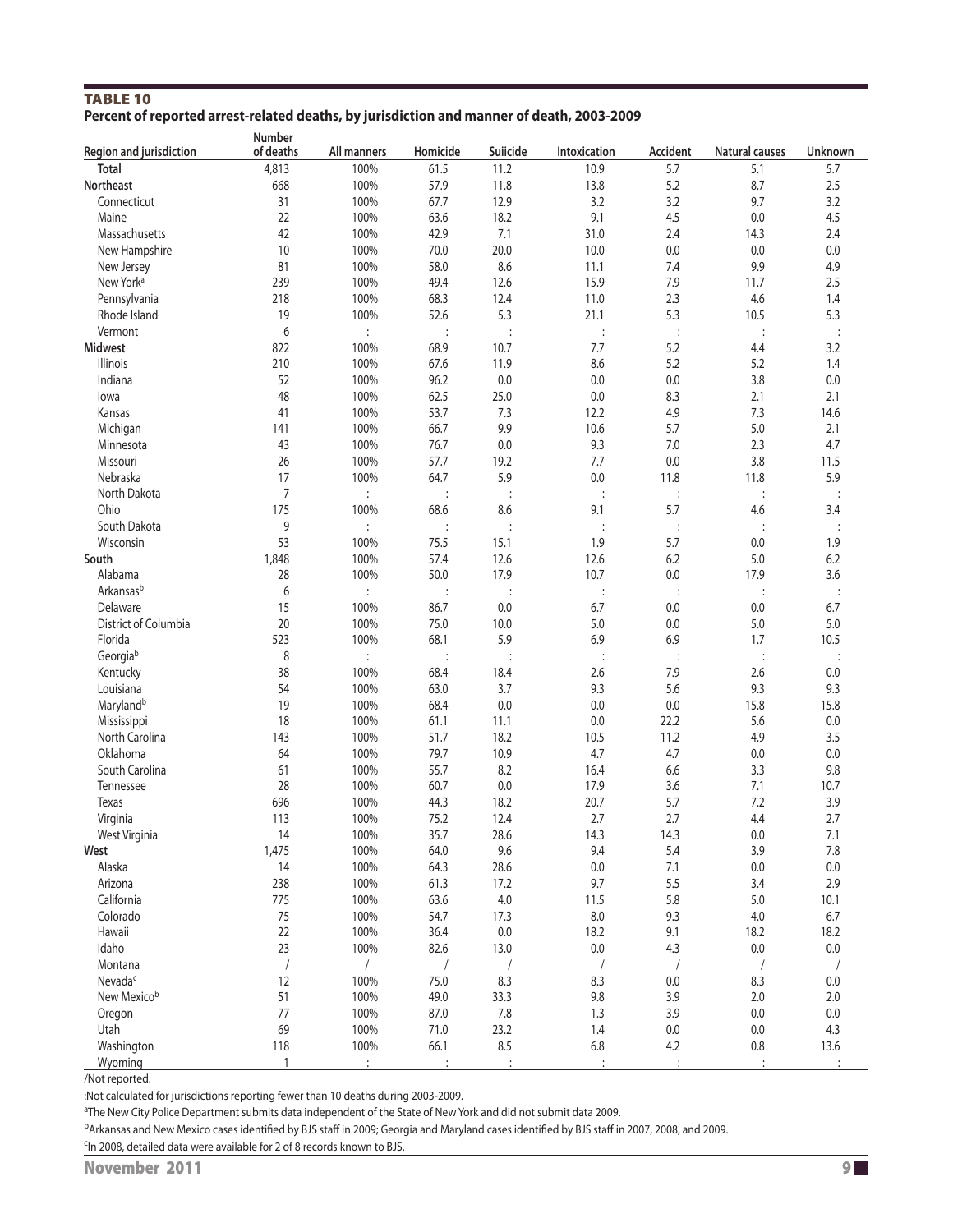#### Table 11 **Number of arresting agencies with at least one reported arrest-related death, by jurisdiction, 2003-2009**

|                         | Number of agencies   |                |                |                |                |                |                |                |
|-------------------------|----------------------|----------------|----------------|----------------|----------------|----------------|----------------|----------------|
| Region and jurisdiction | in the jurisdiction* | 2003           | 2004           | 2005           | 2006           | 2007           | 2008           | 2009           |
| <b>Total</b>            | 17,985               | 355            | 372            | 403            | 388            | 413            | 361            | 417            |
| <b>Northeast</b>        | 3,152                | 40             | 50             | 50             | 48             | 46             | 55             | 49             |
| Connecticut             | 143                  | $\mathbf 0$    | $\overline{4}$ | 4              | $\overline{4}$ | 3              | 5              | 9              |
| Maine                   | 146                  | 3              | 1              | $\overline{2}$ | 3              | 3              | 5              | 3              |
| Massachusetts           | 357                  | 8              | 5              | 5              | $\overline{2}$ | $\overline{2}$ | 10             | $\overline{2}$ |
| New Hampshire           | 208                  | $\mathbf{1}$   | $\overline{2}$ | $\overline{2}$ | $\overline{2}$ | 1              | $\mathbf{1}$   | $\mathbf{1}$   |
| New Jersey              | 550                  | 6              | 13             | 10             | 6              | 11             | $\overline{7}$ | 11             |
| New York                | 514                  | 8              | 11             | 9              | 10             | 11             | 8              | 9              |
|                         |                      |                |                |                |                |                |                |                |
| Pennsylvania            | 1,117                | 11             | 12             | 16             | 13             | 13             | 14             | 13             |
| Rhode Island            | 48                   | $\overline{2}$ | 2              | 1              | 5              | $\overline{2}$ | 5              | $\pmb{0}$      |
| Vermont                 | 69                   | $\mathbf{1}$   | 0              | $\mathbf{1}$   | 3              | 0              | $\mathbf 0$    | $\mathbf{1}$   |
| <b>Midwest</b>          | 5,572                | 77             | 80             | 78             | 68             | 80             | 61             | 86             |
| Illinois                | 877                  | 10             | 12             | 12             | 12             | 12             | 13             | 21             |
| Indiana                 | 482                  | 8              | 6              | 6              | 5              | 6              | 7              | 2              |
| lowa                    | 392                  | 3              | 7              | 6              | 3              | 6              | 6              | 9              |
| Kansas                  | 371                  | 5              | $\overline{4}$ | 6              | 7              | 3              | 3              | 5              |
| Michigan                | 571                  | 16             | 17             | 15             | 13             | 16             | 10             | 16             |
| Minnesota               | 448                  | 5              | 6              | 3              | $\overline{2}$ | $\overline{7}$ | 5              | 7              |
| Missouri                | 576                  | $\overline{4}$ | 3              | 2              | $\overline{2}$ | 1              | 3              | 3              |
| Nebraska                | 225                  | 4              | $\mathbf{1}$   | 1              | $\mathbf{1}$   | 1              | $\overline{2}$ |                |
| North Dakota            | 114                  | 3              | $\overline{2}$ | 2              | 0              | 0              | $\mathbf 0$    | 0              |
| Ohio                    | 832                  | 9              | 16             | 18             | 16             | 15             | 11             | 23             |
| South Dakota            | 155                  | $\mathbf{1}$   |                |                | $\pmb{0}$      |                |                |                |
|                         |                      |                | 1              | 1              |                | 2              | $\mathbf{1}$   | 0              |
| Wisconsin               | 529                  | 9              | 5              | 6              | $\overline{7}$ | 11             |                | $\prime$       |
| South                   | 7,190                | 131            | 130            | 158            | 142            | 172            | 170            | 188            |
| Alabama                 | 417                  | $\overline{2}$ | $\mathbf 0$    | 5              | 2              | 4              | 4              | 9              |
| Arkansas                | 367                  | $\sqrt{2}$     | $\pmb{0}$      | 1              | 3              | 1              | 0              | $\mathbf{1}$   |
| Delaware                | 49                   | $\mathbf{1}$   | $\mathbf{1}$   | 1              | 3              | $\overline{2}$ | $\mathbf{1}$   | 1              |
| District of Columbia    | 4                    | $\mathbf{1}$   | $\mathbf{1}$   | 1              | $\mathbf{1}$   | 1              |                |                |
| Florida                 | 387                  | 33             | 37             | 43             | 44             | 41             | 35             | 46             |
| Georgia                 | 628                  |                | 1              | $\sqrt{2}$     |                | 3              | $\sqrt{2}$     | 3              |
| Kentucky                | 388                  | 3              | $\mathbf{1}$   | 4              | $\overline{2}$ | $\overline{4}$ | 6              | $\overline{7}$ |
| Louisiana               | 348                  |                | 1              | 8              | 9              | 8              | 7              | 13             |
| Maryland                | 142                  |                |                |                |                | 4              | $\mathbf{1}$   | $\overline{2}$ |
| Mississippi             | 342                  |                | $\mathbf{1}$   | 0              | 1              | 4              | 7              | 3              |
| North Carolina          | 504                  | 15             | 16             | 19             |                | 14             | 25             | 30             |
| Oklahoma                | 481                  | 12             | 11             | 3              |                | $\overline{2}$ | 11             | 5              |
| South Carolina          | 272                  | 6              | 3              | 10             | 13             | 9              | 7              | 8              |
| Tennessee               | 375                  |                | $\mathbf 0$    | 3              | 3              | 7              | 3              | 6              |
|                         | 1,913                |                | 42             | 48             | 47             | 53             |                | 39             |
| Texas                   |                      | 50<br>6        |                |                |                |                | 46             |                |
| Virginia                | 340                  |                | 13             | 10             | 14             | 15             | 11             | 13             |
| West Virginia           | 233                  | 2              | 3              | 2              | 0              | 0              | 4              | 2              |
| West                    | 2,071                | 107            | 112            | 117            | 130            | 115            | 75             | 94             |
| Alaska                  | 50                   | $\pmb{0}$      | 1              | $\overline{2}$ | $\mathbf{1}$   | $\overline{2}$ | 3              | $\mathbf{1}$   |
| Arizona                 | 141                  | 12             | 13             | 16             | 21             | 12             | 3              | 8              |
| California              | 509                  | 48             | 50             | 46             | 63             | 55             | 35             | 42             |
| Colorado                | 246                  | 9              | 9              | 11             | 8              | 4              | $\mathbf{1}$   | $\,8\,$        |
| Hawaii                  | 7                    | 0              | $\overline{2}$ | $\overline{2}$ | $\overline{2}$ | $\mathbf{1}$   | 3              | $\mathbf{1}$   |
| Idaho                   | 117                  | $\mathbf{1}$   | 1              | $\mathbf{1}$   | 1              | 8              | 5              | 4              |
| Montana                 | 119                  |                | $\sqrt{2}$     | $\sqrt{2}$     |                |                |                | $\sqrt{2}$     |
| Nevada                  | 76                   | 2              |                |                |                |                | 2              | $\overline{2}$ |
| New Mexico              | 146                  | $\overline{7}$ | 9              | 7              | 6              | 4              |                | 3              |
| Oregon                  | 174                  | 9              | 9              | 9              | 8              | 7              | 8              | $\overline{7}$ |
| Utah                    | 136                  | 5              | 9              | 6              | 6              | 9              | 6              | 12             |
| Washington              | 260                  | 13             | 9              | 17             | 14             | 13             | 9              | 6              |
| Wyoming                 | 90                   | $\overline{1}$ |                |                |                |                |                |                |
|                         |                      |                |                |                |                |                |                |                |

Note: Due to variation in reporting practices, caution should be used in comparing jurisdictions from year to year.

/Not reported.

\*Includes local police departments, sheriff offices, primary state agencies, special police agencies, and constables/marshals as reported in the 2008 Census of State and<br>Local Law Enforcement Agencies. See appendix table 6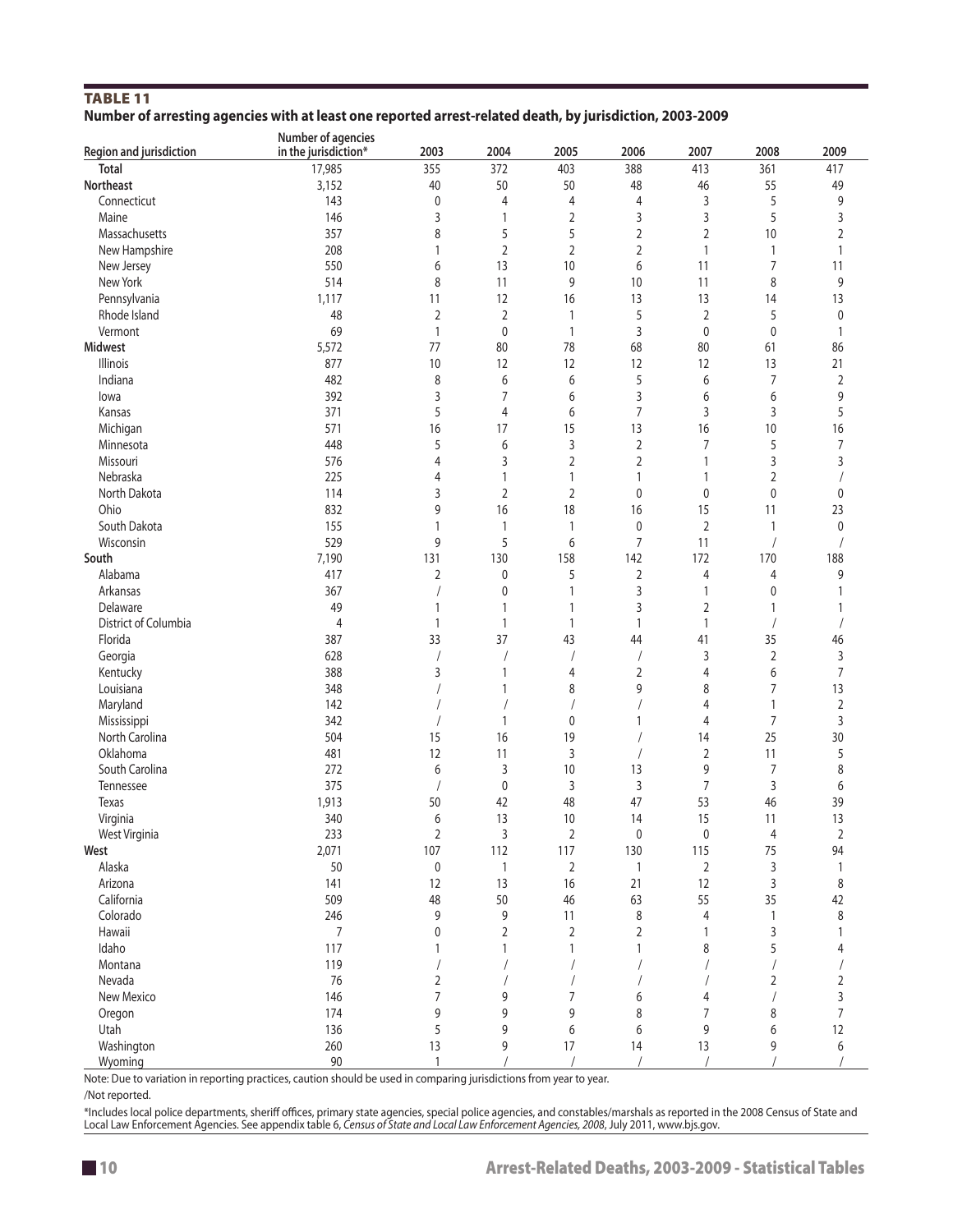#### TABLE 12

#### **Demographic characteristics of all reported arrests and persons who died in the process of arrest, 2003-2009**

| Demographic<br>characteristics  | All arrests <sup>a</sup> | Persons who died <sup>b</sup> |
|---------------------------------|--------------------------|-------------------------------|
| Total                           | 100%                     | 100%                          |
| Sex                             |                          |                               |
| Male                            | 75.9%                    | 95.4%                         |
| Female                          | 24.1                     | 4.5                           |
| Race/Hispanic origin            |                          |                               |
| White                           | 69.8%                    | 42.1%                         |
| <b>Black</b>                    | 27.8                     | 31.8                          |
| <b>Hispanic<sup>c</sup></b>     | .                        | 19.7                          |
| Other <sup>d</sup>              | 2.4                      | 3.1                           |
| Age                             |                          |                               |
| 17 or younger                   | 15.4%                    | 2.6%                          |
| 18-24                           | 29.2                     | 18.9                          |
| $25 - 34$                       | 23.8                     | 28.9                          |
| $35 - 44$                       | 18.0                     | 25.7                          |
| 45-54                           | 10.3                     | 15.6                          |
| 55 or older                     | 3.2                      | 6.6                           |
| Offense type                    |                          |                               |
| Violent                         | 14.4%                    | 59.8%                         |
| Property                        | 17.4                     | 6.4                           |
| Drug                            | 12.6                     | 6.4                           |
| Public order                    | 28.2                     | 14.5                          |
| Other                           | 27.4                     | $\sim$                        |
| No charges intended             | Ñ                        | 3.4                           |
| Unknown criminal                |                          |                               |
| hehavior                        | $\sim$                   | 9.5                           |
| Number of arrests and<br>deaths | 97,954,000               | 4,813                         |

Note: Detail does not sum to total due to missing data.

…Not available.

~Not applicable.

֧֖֚֞֝֬֝֬֝֬֝֬֝֬֝

<sup>a</sup>The total number of arrests and offense type, by demographic characteristics, was estimated nationally from data reported in table 29 in Crime in the United States (2003-2009). Arrests were estimated by applying the annual percents in tables 38, 42, and 43 to the annual estimated number of arrests and summed for all years and then converted into percentages.

 $b$ The total number of arrest-related deaths apply to jurisdictions reporting to the program.

<sup>c</sup>Table 43 in the FBI's Crime in the United States presents data characterized by race, not ethnicity.

<sup>d</sup>Includes American Indians, Alaska Natives, Asians, Native Hawaiians, other Pacific Islanders, and persons of two or more races.

#### TABLE 13 **Reported arrest-related deaths, by incident circumstances, 2003-2009**

| Incident circumstances                               | <b>Number</b> | Percent |
|------------------------------------------------------|---------------|---------|
| All circumstances                                    | 4,813         | 100.0%  |
| <b>Violent offenses</b>                              | 2,878         | 59.8%   |
| Homicide                                             | 233           | 4.8     |
| Sexual assault <sup>a</sup>                          | 49            | 1.0     |
| Robbery                                              | 255           | 5.3     |
| Assault                                              | 2,184         | 45.4    |
| Other violent                                        | 157           | 3.3     |
| <b>Property offenses</b>                             | 308           | 6.4%    |
| <b>Burglary</b>                                      | 108           | 2.2     |
| Larceny                                              | 43            | 0.9     |
| Motor vehicle theft                                  | 49            | 1.0     |
| Other property <sup>b</sup>                          | 108           | 2.2     |
| Drug offenses                                        | 307           | 6.4%    |
| Public-order offenses                                | 696           | 14.5%   |
| Obstruction of justice                               | 184           | 3.8     |
| Weapons                                              | 95            | 2.0     |
| Traffic violations, driving while                    |               |         |
| intoxicated                                          | 151           | 3.1     |
| Drunkenness, disorderly conduct                      | 154           | 3.2     |
| Other public-order                                   | 112           | 2.3     |
| No criminal charges intended                         | 163           | 3.4%    |
| Mental health transport                              | 89            | 1.8     |
| Medical transport                                    | 28            | 0.6     |
| Unspecified                                          | 46            | 1.0     |
| Offense not reported                                 | 461           | 9.6%    |
| <sup>a</sup> Includes rape and other sexual assault. |               |         |

bIncludes arson and possession of stolen property.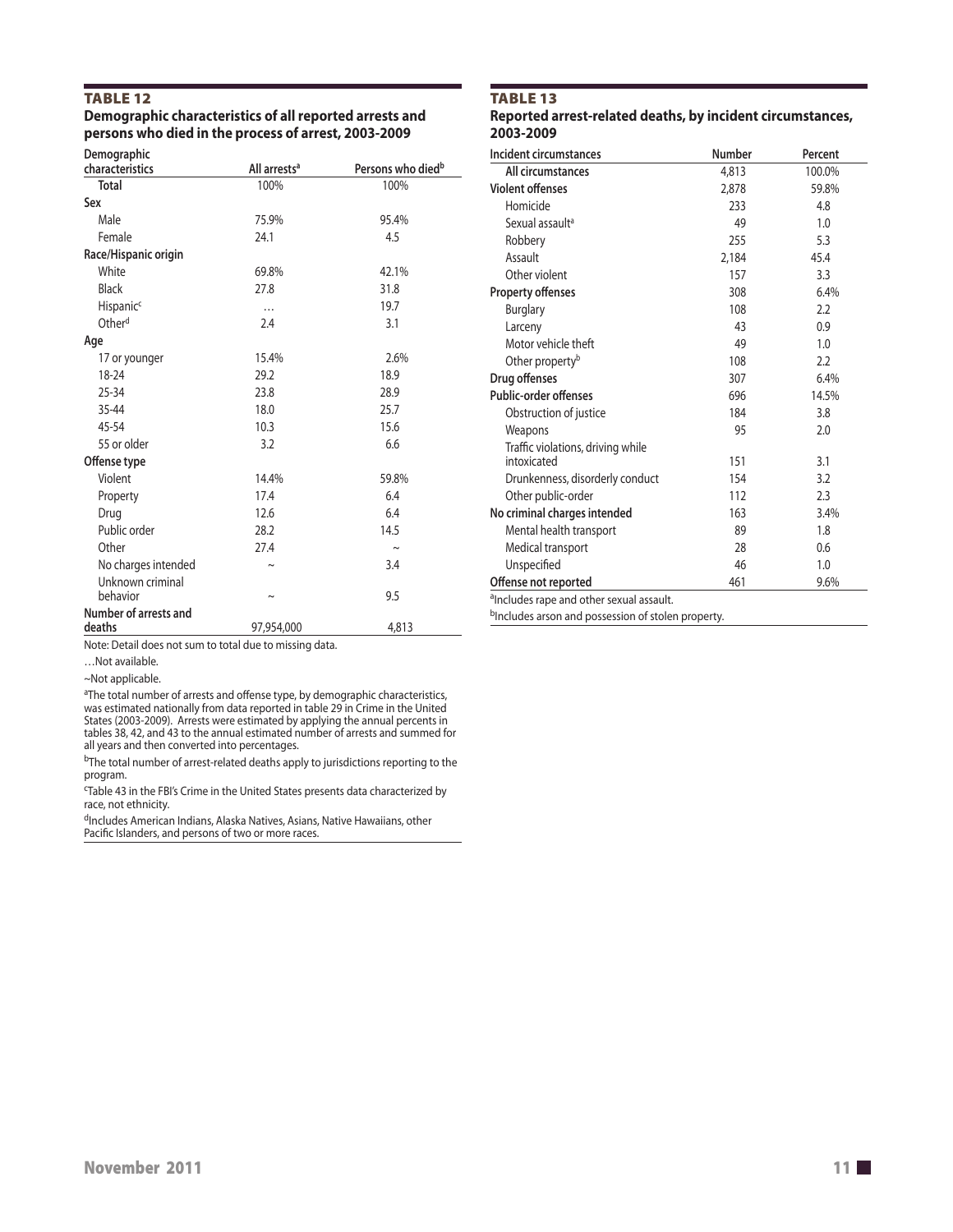| <b>TABLE 14</b>                                                                                     |  |  |  |
|-----------------------------------------------------------------------------------------------------|--|--|--|
| Percent of reported arrest-related deaths, by incident circumstances and manner of death, 2003-2009 |  |  |  |

| Incident circumstances                        | All manners | Homicide | Suicide | Intoxication | Accident | <b>Natural causes</b> | <b>Unknown</b> |
|-----------------------------------------------|-------------|----------|---------|--------------|----------|-----------------------|----------------|
| All circumstances                             | 100.0%      | 100.0%   | 100.0%  | 100.0%       | 100.0%   | 100.0%                | 100.0%         |
| <b>Violent offenses</b>                       | 59.8%       | 75.3%    | 53.6%   | 27.2%        | 26.8%    | 25.4%                 | 30.8%          |
| Homicide                                      | 4.8         | 5.4      | 12.2    | 0.0          | 1.1      | 0.4                   | 0.7            |
| Sexual assault <sup>a</sup>                   | 1.0         | 0.9      | 3.3     | 0.2          | 0.0      | 0.8                   | 0.4            |
| Robbery                                       | 5.3         | 7.0      | 4.8     | 1.5          | 1.5      | 1.6                   | 1.8            |
| Assault                                       | 45.4        | 58.2     | 29.2    | 23.6         | 23.2     | 20.1                  | 25.3           |
| Other violent                                 | 3.3         | 3.7      | 4.1     | 1.9          | 1.1      | 2.5                   | 2.6            |
| <b>Property offenses</b>                      | 6.4%        | 3.3%     | 8.5%    | 11.4%        | 12.9%    | 16.0%                 | 10.6%          |
| <b>Burglary</b>                               | 2.2         | 1.3      | 3.0     | 4.4          | 4.0      | 3.3                   | 4.8            |
| Larceny                                       | 0.9         | 0.4      | 1.7     | 1.7          | 1.1      | 3.3                   | 0.4            |
| Motor vehicle theft                           | 1.0         | 0.9      | 1.1     | 0.4          | 3.7      | 1.2                   | 0.7            |
| Other property <sup>b</sup>                   | 2.2         | 0.8      | 2.8     | 5.0          | 4.0      | 8.2                   | 4.8            |
| Drug offenses                                 | 6.4%        | 2.7%     | 4.1%    | 20.2%        | 16.2%    | 11.9%                 | 9.2%           |
| <b>Public-order offenses</b>                  | 14.5%       | 7.9%     | 21.8%   | 24.2%        | 32.0%    | 33.6%                 | 17.6%          |
| Obstruction of justice                        | 3.8         | 2.3      | 4.4     | 5.7          | 12.9     | 3.3                   | 7.3            |
| Wapons                                        | 2.0         | 2.4      | 2.6     | 0.8          | 0.4      | 1.6                   | 0.4            |
| Traffic violations, driving while intoxicated | 3.1         | 1.1      | 6.3     | 5.1          | 9.9      | 11.5                  | 0.7            |
| Drunkenness, disorderly conduct               | 3.2         | 0.7      | 4.4     | 10.3         | 4.4      | 11.1                  | 6.2            |
| Other public-order                            | 2.3         | 1.5      | 4.1     | 2.3          | 4.4      | 6.1                   | 2.9            |
| No criminal charges intended                  | 3.4%        | 1.6%     | 5.0%    | 9.0%         | 1.5%     | 7.4%                  | 7.3%           |
| Mental health transport                       | 1.8         | 0.7      | 3.1     | 4.4          | 1.5      | 3.7                   | 5.1            |
| Medical transport                             | 0.6         | 0.1      | 1.3     | 2.7          | 0.0      | 0.8                   | 0.7            |
| Unspecified                                   | 1.0         | 0.7      | 0.6     | 1.9          | 0.0      | 2.9                   | 1.5            |
| Offense not reported                          | 9.6%        | 9.2%     | 7.0%    | 8.0%         | 10.7%    | 5.7%                  | 24.5%          |
| Number of deaths                              | 4,813       | 2,958    | 541     | 525          | 272      | 244                   | 273            |

Note: Detail may not sum to totals due to rounding.

alncludes rape and other sexual assault.

bIncludes arson and possession of stolen property.

#### Table 15

#### **Number of law enforcement agencies, full-time sworn personnel, and reported arrest-related deaths, by agency characteristics, 2003-2009**

|                                                                        |                     | Law enforcement agencies |                           | Full-time sworn personnel |                     | <b>Arrest-related deaths</b> |
|------------------------------------------------------------------------|---------------------|--------------------------|---------------------------|---------------------------|---------------------|------------------------------|
| <b>Characteristics of agencies</b>                                     | Number <sup>a</sup> | Percent <sup>b</sup>     | <b>Number<sup>a</sup></b> | Percent <sup>b</sup>      | Number <sup>c</sup> | Percent                      |
| <b>Total</b>                                                           | 17,985              | 100.0%                   | 765,246                   | 100.0%                    | 4,813               | 100.0%                       |
| Type of agency involved in arrest                                      |                     |                          |                           |                           |                     |                              |
| Local police department                                                | 12,501              | 69.5%                    | 461,063                   | 60.3%                     | 3,529               | 73.3%                        |
| Sheriff's office                                                       | 3,063               | 17.0                     | 182,979                   | 23.9                      | 946                 | 19.7                         |
| State police/highway patrol                                            | 50                  | 0.3                      | 60,772                    | 7.9                       | 273                 | 5.7                          |
| Special jurisdiction police                                            | 1,733               | 9.6                      | 56,968                    | 7.4                       | 44                  | 0.9                          |
| Constables                                                             | 638                 | 3.5                      | 3,464                     | 0.5                       | 10                  | 0.2                          |
| Number of full-time sworn personnel employed<br>by the agency involved |                     |                          |                           |                           |                     |                              |
| $1 - 9$                                                                | 8.796               | 48.9%                    | 34,497                    | 4.5%                      | 117                 | 2.4%                         |
| $10 - 24$                                                              | 4,300               | 23.9                     | 67,132                    | 8.8                       | 248                 | 5.2                          |
| $25 - 49$                                                              | 2,402               | 13.4                     | 83,349                    | 10.9                      | 355                 | 7.4                          |
| $50 - 99$                                                              | 1,300               | 7.2                      | 89,999                    | 11.8                      | 458                 | 9.5                          |
| 100-249                                                                | 778                 | 4.3                      | 115,535                   | 15.1                      | 694                 | 14.4                         |
| 250-499                                                                | 237                 | 1.3                      | 83,851                    | 11.0                      | 610                 | 12.7                         |
| 500-999                                                                | 89                  | 0.5                      | 60,124                    | 7.9                       | 466                 | 9.7                          |
| 1,000 or more                                                          | 83                  | 0.5                      | 230,759                   | 30.2                      | 1,843               | 38.3                         |

Note: In cases involving multiple arresting agencies, only the characteristics of the primary agency are reported.

<sup>a</sup>Based on the 2008 Census of State and Local Law Enforcement Agencies. Excludes agencies employing less than one full-time officer.

bDetail may not sum to total due to rounding.

c Detail does not sum to total due to missing data. Excludes 11 deaths in which type of agency was unknown and 22 deaths in which the number of full-time sworn personnel employed by the agency involved was unknown.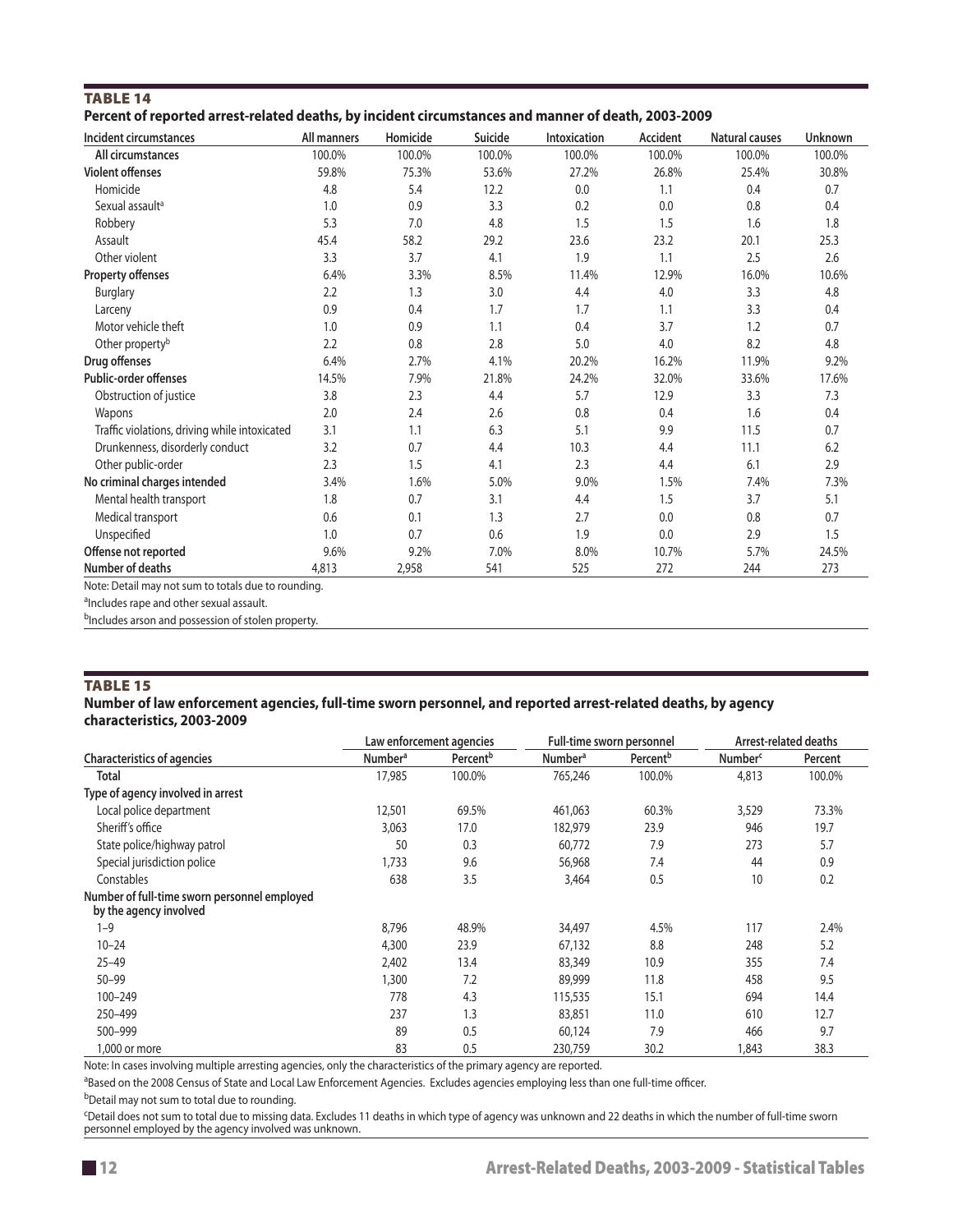## TABLE 16

| Number of reported arrest-related deaths, by characteristics of the law enforcement agency involved and manner of death, |  |
|--------------------------------------------------------------------------------------------------------------------------|--|
| 2003-2009                                                                                                                |  |

| <b>Characteristics of agencies</b>                                                                                 | All manners | Homicide | <b>Suicide</b> | <b>Intoxication</b> | Accident | Natural causes | <b>Unknown</b> |
|--------------------------------------------------------------------------------------------------------------------|-------------|----------|----------------|---------------------|----------|----------------|----------------|
| All reported deaths                                                                                                | 4,813       | 2,958    | 541            | 525                 | 272      | 244            | 273            |
| Type of agency involved in arrest                                                                                  |             |          |                |                     |          |                |                |
| Local police department                                                                                            | 3,529       | 2,164    | 369            | 425                 | 194      | 187            | 190            |
| Sheriff's office                                                                                                   | 946         | 583      | 124            | 78                  | 52       | 38             | 71             |
| State police/highway patrol                                                                                        | 273         | 174      | 43             | 17                  | 21       | 8              | 10             |
| Special jurisdiction police                                                                                        | 44          | 28       |                | 3                   | 4        |                |                |
| Constables                                                                                                         | 10          | 6        | 0              |                     |          |                |                |
| Unknown                                                                                                            | 11          | 3        | 4              |                     | 0        | 3              |                |
| Number of full-time sworn personnel<br>employed by the agency involved                                             |             |          |                |                     |          |                |                |
| $1 - 9$                                                                                                            | 117         | 57       | 24             | 14                  | 7        | 10             |                |
| $10 - 24$                                                                                                          | 248         | 134      | 55             | 27                  | 10       | 12             | 10             |
| $25 - 49$                                                                                                          | 355         | 204      | 61             | 31                  | 21       | 26             | 12             |
| $50 - 99$                                                                                                          | 458         | 253      | 73             | 53                  | 29       | 18             | 32             |
| 100-249                                                                                                            | 694         | 427      | 64             | 83                  | 38       | 37             | 45             |
| 250-499                                                                                                            | 610         | 399      | 49             | 64                  | 34       | 26             | 38             |
| 500-999                                                                                                            | 466         | 299      | 43             | 44                  | 32       | 18             | 30             |
| 1,000 or more                                                                                                      | 1,843       | 1,176    | 168            | 208                 | 100      | 90             | 101            |
| Unknown                                                                                                            | 22          | 9        | 4              |                     |          |                | 0              |
| Note: In cases involving multiple arresting agencies, only the characteristics of the primary agency are reported. |             |          |                |                     |          |                |                |

#### TABLE 17

**Percent of reported arrest-related deaths, by characteristics of the law enforcement agency involved and manner of death, 2003-2009**

| <b>Characteristics of agencies</b>                                                                                 | All manners | Homicide | Suicide | <b>Intoxication</b> | Accident | <b>Natural causes</b> | Unknown |
|--------------------------------------------------------------------------------------------------------------------|-------------|----------|---------|---------------------|----------|-----------------------|---------|
| All reported deaths                                                                                                | 100.0%      | 100.0%   | 100.0%  | 100.0%              | 100.0%   | 100.0%                | 100.0%  |
| Type of agency involved in arrest                                                                                  |             |          |         |                     |          |                       |         |
| Local police department                                                                                            | 73.3%       | 73.2%    | 68.2%   | 81.0%               | 71.3%    | 76.6%                 | 69.6%   |
| Sheriff's office                                                                                                   | 19.7        | 19.7     | 22.9    | 14.9                | 19.1     | 15.6                  | 26.0    |
| State police/highway patrol                                                                                        | 5.7         | 5.9      | 7.9     | 3.2                 | 7.7      | 3.3                   | 3.7     |
| Special jurisdiction police                                                                                        | 0.9         | 0.9      | 0.2     | 0.6                 | 1.5      | 2.9                   | 0.4     |
| Constables                                                                                                         | 0.2         | 0.2      | 0.0     | 0.2                 | 0.4      | 0.4                   | 0.4     |
| Unknown                                                                                                            | 0.2         | 0.1      | 0.7     | 0.2                 | 0.0      | 1.2                   | 0.0     |
| Number of full-time sworn personnel<br>employed by the agency involved                                             |             |          |         |                     |          |                       |         |
| $1 - 9$                                                                                                            | 2.4%        | 1.9%     | 4.4%    | 2.7%                | 2.6%     | 4.1%                  | 1.8%    |
| $10 - 24$                                                                                                          | 5.2         | 4.5      | 10.2    | 5.1                 | 3.7      | 4.9                   | 3.7     |
| $25 - 49$                                                                                                          | 7.4         | 6.9      | 11.3    | 5.9                 | 7.7      | 10.7                  | 4.4     |
| $50 - 99$                                                                                                          | 9.5         | 8.6      | 13.5    | 10.1                | 10.7     | 7.4                   | 11.7    |
| 100-249                                                                                                            | 14.4        | 14.4     | 11.8    | 15.8                | 14.0     | 15.2                  | 16.5    |
| 250-499                                                                                                            | 12.7        | 13.5     | 9.1     | 12.2                | 12.5     | 10.7                  | 13.9    |
| 500-999                                                                                                            | 9.7         | 10.1     | 7.9     | 8.4                 | 11.8     | 7.4                   | 11.0    |
| 1,000 or more                                                                                                      | 38.3        | 39.8     | 31.1    | 39.6                | 36.8     | 36.9                  | 37.0    |
| Unknown                                                                                                            | 0.5         | 0.3      | 0.7     | 0.2                 | 0.4      | 2.9                   | 0.0     |
| Number of deaths                                                                                                   | 4,813       | 2,958    | 541     | 525                 | 272      | 244                   | 273     |
| Note: In cases involving multiple arresting agencies, only the characteristics of the primary agency are reported. |             |          |         |                     |          |                       |         |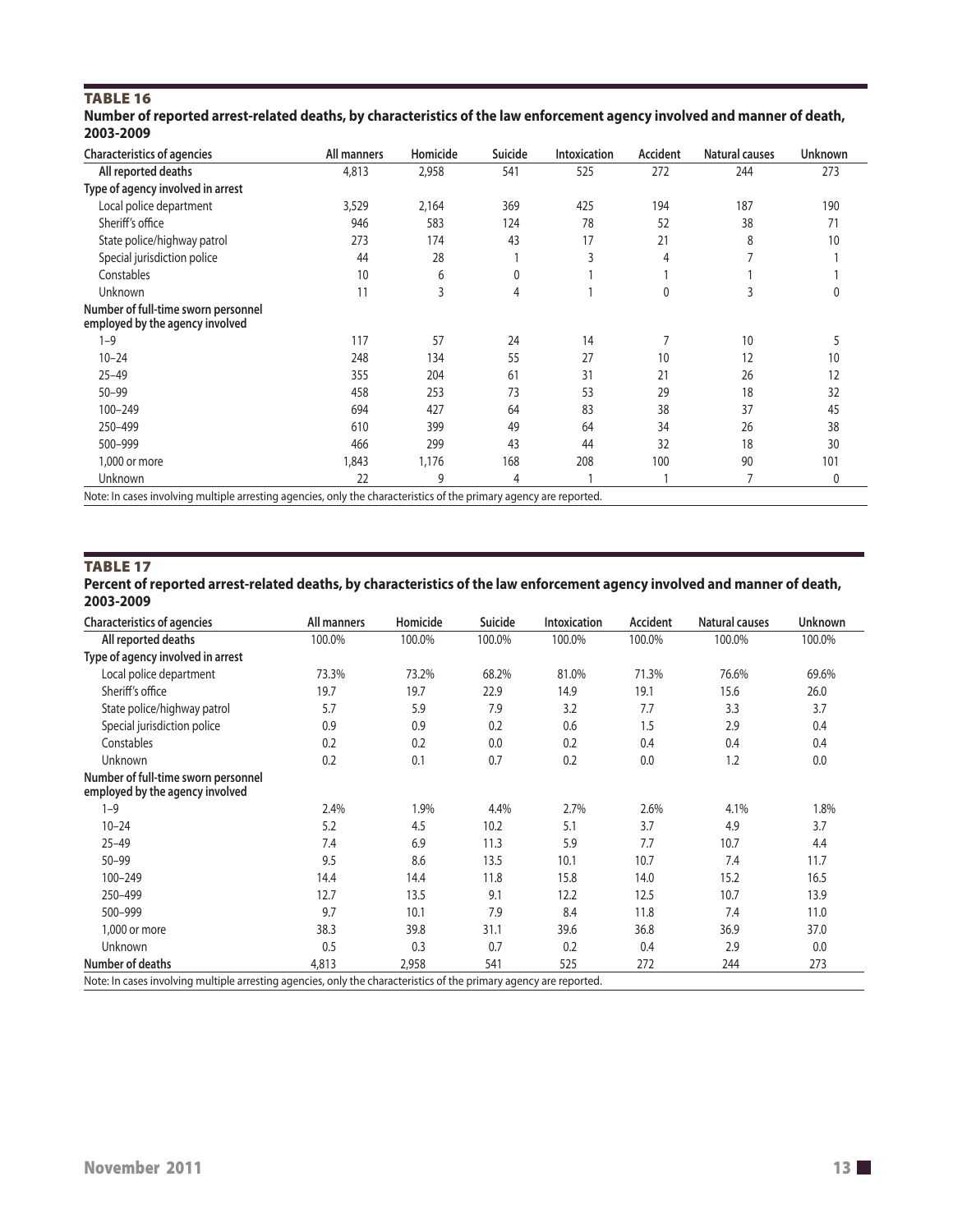# Methodology

The Arrest-Related Deaths (ARD) data collection cycle begins January 1 and ends December 31 of the calendar year. State Reporting Coordinators (SRC) assist the Bureau of Justice Statistics (BJS) in collecting information regarding arrest-related deaths. The role of each SRC is to identify deaths reportable to the ARD program, compile information from valid sources regarding the circumstances related to the death, complete CJ-11 and CJ-11A data collection forms (http://www.bjs.gov), and submit data to BJS quarterly or annually. Annual data are available from 2003 through 2009 in aggregate form. All information identifying individual decedents is kept confidential.

#### *Defining deaths "in the process of arrest"*

Although the *Deaths in Custody Reporting Act* of 2000 (DICRA), Public Law 106-297, mandated that all in custody deaths be counted, the legislation did not specify the meaning of the phrase "in the process of arrest." BJS staff consulted with the International Association of Chiefs of Police (IACP), the National Sheriffs' Association (NSA), and criminal justice researchers to identify which circumstances involved an arrest process. For this data collection, BJS defines "in the process of arrest" to include all circumstances in which a person is in the custody or under the restraint of law enforcement officers. This definition includes situations in which a formal arrest process was neither initiated nor intended. It includes instances in which law enforcement personnel actively pursues or attempts to apprehend a criminal suspect, regardless of whether physical custody was established. In addition, it includes deaths that involved law enforcement assistance in restraining and transporting individuals in need of medical or mental health care.

#### *Exclusions*

Deaths that occurred in a jail or other long-term holding facility and deaths that occurred in the custody of federal law enforcement officers were outside the scope of the ARD program and excluded from the analysis. All records submitted to the ARD program were cross-referenced with records submitted to BJS's Deaths in Custody Reporting Program - Jails collection in order to ensure cases were not duplicated across collections. If the death was recorded in both collections, the Jails component took priority and the record was removed from the ARD collection. The DICRA did not apply to federal law enforcement agencies. Deaths occurring in the presence of officers from federal agencies (i.e., FBI, DEA, or Marshals Service) were only reportable to the ARD program if an officer from either a state or local law enforcement agency was also present during the event causing the death. Arrest-related deaths that did not involve either a state or local law enforcement agency were excluded from the collection.

#### *Role of State Reporting Coordinators*

Participation in the ARD program is voluntary. SRCs may select any methodology—or a combination of approaches that achieves a reliable measure of arrest-related deaths. Some methods for identifying arrest-related deaths include surveying all police departments in the state, surveying all county medical examiners or coroner's offices in the state, extracting data from other collections (i.e., FBI's Uniform Crime Reports and CDC's National Violent Death Reporting System), and conducting multi-media searches. BJS recommends SRCs do not solely rely on a system of voluntary self-reporting by state and local law enforcement agencies.

Once a reportable death is identified, the SRC is responsible for obtaining information regarding the death and completing an arrest-related death incident report (CJ-11A). Most SRCs use multiple data sources to compile information required to complete the CJ-11A incident reports. A survey of SRCs conducted in 2007 indicated that of the 47 states participating in the ARD program at some point between 2003 and 2006, 42 used multiple sources to obtain information on arrest-related deaths, while 30 states reported at least 3 different sources of data.

State and local law enforcement agencies were the most common source of data used by SRCs. Law enforcement agencies voluntarily reported arrest-related deaths to 40 data providers. In California and Texas, law enforcement agencies were required by state law to submit arrest-related deaths. The SRCs were asked to work with the law enforcement agency involved in the death to collect the information requested on the CJ-11A form. In instances where the law enforcement agency involved in the death did not complete the CJ-11A form, the SRC was asked to obtain information from official source documents (such as a police report or death certificate) or indirectly through oral communication, press releases from the involved law enforcement agency or medical office, legal proceedings, or other vetted sources of information. Media accounts of the event and death were not considered sources of official information.

#### **Appendix Table 1 Agencies reporting arrest-related death records, 2006**

| Agencies                             | Number of agencies |
|--------------------------------------|--------------------|
| All data providers                   | 48                 |
| State criminal justice commission    | 22                 |
| State attorney general               | 8                  |
| State police/highway patrol          | 8                  |
| State department of correction       | 5                  |
| State medical examiner               | 3                  |
| State department of public safety    |                    |
| State office of financial management |                    |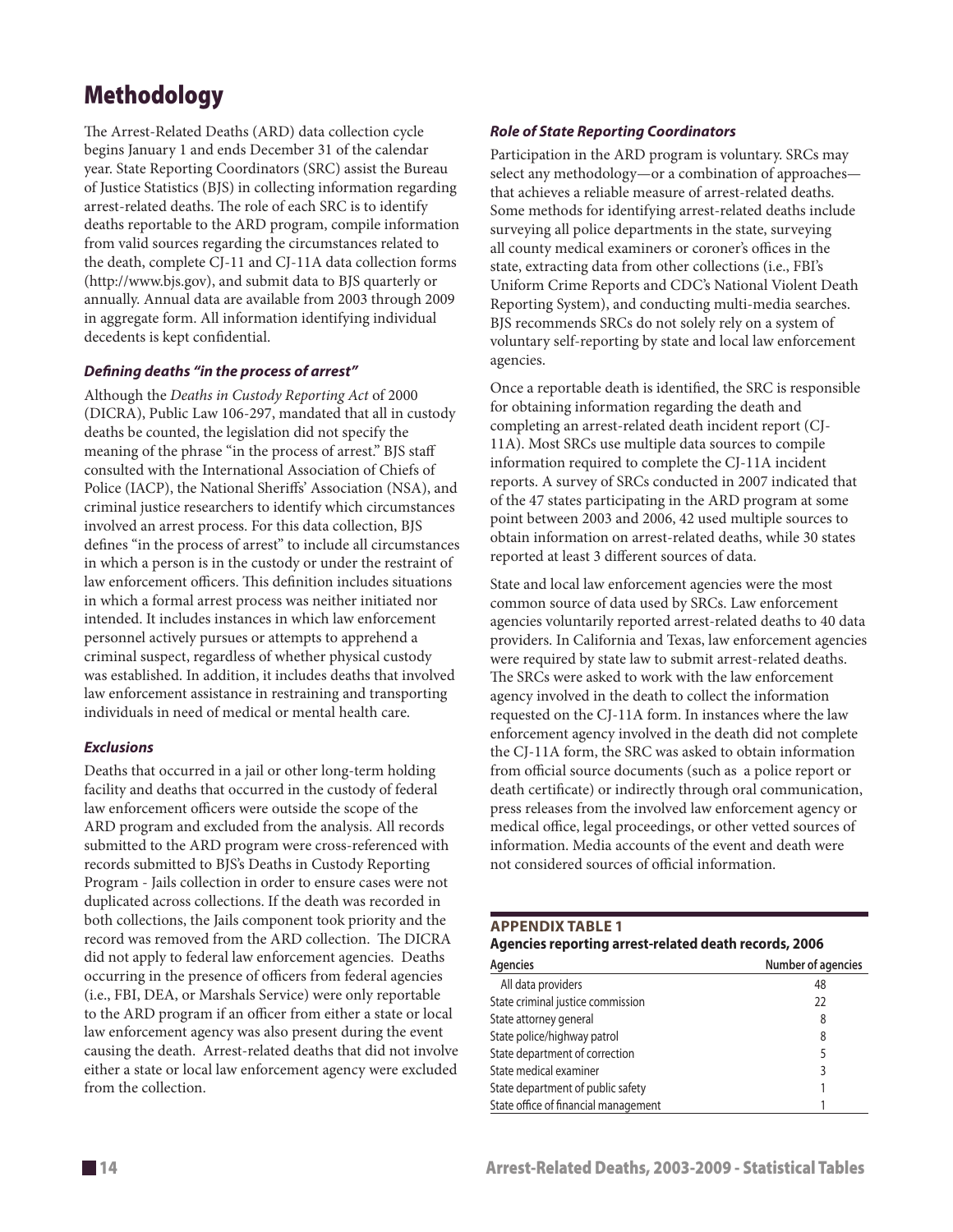Subsequently, SRCs were discouraged from using media accounts of the event as their primary source of information when completing the CJ-11A form. In the event that the SRC could not obtain information from any other source, BJS authorized the use of media accounts to supplement incomplete CJ-11A forms.

#### *Program Coverage*

The ARD program was initiated in order to comply with requirements set forth in the DICRA. The legislation required the U.S Department of Justice to begin a quarterly collection of individual death records for all persons incarcerated in local jails, state prisons, juvenile correctional facilities, as well as "any person who is in the process of arrest." Since the expiration of the DICRA legislation in 2006, BJS has continued to collect ARD data, but no longer requires quarterly submissions.

As the statistical agency for the Justice Department, BJS began implementing the ARD data collection in 2003. When the DICRA was enacted, only California and Texas (each pursuant to state law) conducted a statewide count of all arrest-related deaths. In the remaining 48 states and the District of Columbia, the ARD program was the first attempt to perform a comprehensive count of all deaths occurring during the process of arrest. The attorneys general of California and Texas agreed to complete statewide reports of arrest-related deaths for submission to BJS. In all other jurisdictions, BJS worked with state officials to determine which agency would collect arrest-related death reports.

During reporting year 2006, a state criminal justice commission, commonly administered by the governor's office was the most common data reporting contact (22 states), followed by the state attorney general and state police department (8 states each) (see appendix table 1). In five states, the department of corrections took a lead role in compiling records. In over 30 states, the reporting office also served as a state criminal justice Statistical Analysis Center (SAC).

While every state identified a data provider, three states— Georgia, Maryland, and Montana—did not submit records during the 2003-2009 collection periods. Forty-seven states and the District of Columbia participated in the collection at some point, but the participation of some states varied by year. (See appendix table 2 for a summary of state reporting participation.) Although a jurisdiction may not have participated in the ARD program in a given year, arrestrelated deaths may have been identified and reported by BJS staff.

In an effort to increase the ARD program's national coverage, BJS began exploring the use of internet-based searches to retrospectively identify arrest-related deaths occurring from 2007 through 2009. BJS staff conducted online media searches based on 12 key terms and identified websites dedicated to either in-custody deaths or deaths associated with the usage of specific weapons, such as conductive energy devices. Once an arrest-related death was identified, all available information was sent to the appropriate SRC for verification and follow-up. The SRC was asked to complete a CJ-11A form using official source documents and then return the form to BJS.

More detailed information is available at www.bjs.gov.

| States not reporting arrest-related deaths in all years, 2003–2009 |      |      |      |      |      |      |      |
|--------------------------------------------------------------------|------|------|------|------|------|------|------|
| Region and jurisdiction                                            | 2003 | 2004 | 2005 | 2006 | 2007 | 2008 | 2009 |
| Arkansas                                                           |      |      |      |      |      |      |      |
| District of Columbia                                               |      |      |      |      |      |      |      |
| Georgia                                                            |      |      |      |      |      |      |      |
| Louisiana                                                          |      |      |      |      |      |      |      |
| Maryland                                                           |      |      |      |      |      |      |      |
| Mississippi                                                        |      |      |      |      |      |      |      |
| Montana                                                            |      |      |      |      |      |      |      |
| Nebraska                                                           |      |      |      |      |      |      |      |
| Nevada                                                             |      |      |      |      |      |      |      |
| New Mexico                                                         |      |      |      |      |      |      |      |
| New York*                                                          |      |      |      |      |      |      |      |
| North Carolina                                                     |      |      |      |      |      |      |      |
| Oklahoma                                                           |      |      |      |      |      |      |      |
| Tennessee                                                          |      |      |      |      |      |      |      |
| Wisconsin                                                          |      |      |      |      |      |      |      |
| Wyoming                                                            |      |      |      |      |      |      |      |
| Reported.                                                          |      |      |      |      |      |      |      |

/Not reported.

\*The New York City Police Department did not submit data to the State of New York in 2009.

# November 2011  $\blacksquare$  15  $\blacksquare$

Appendix table 2